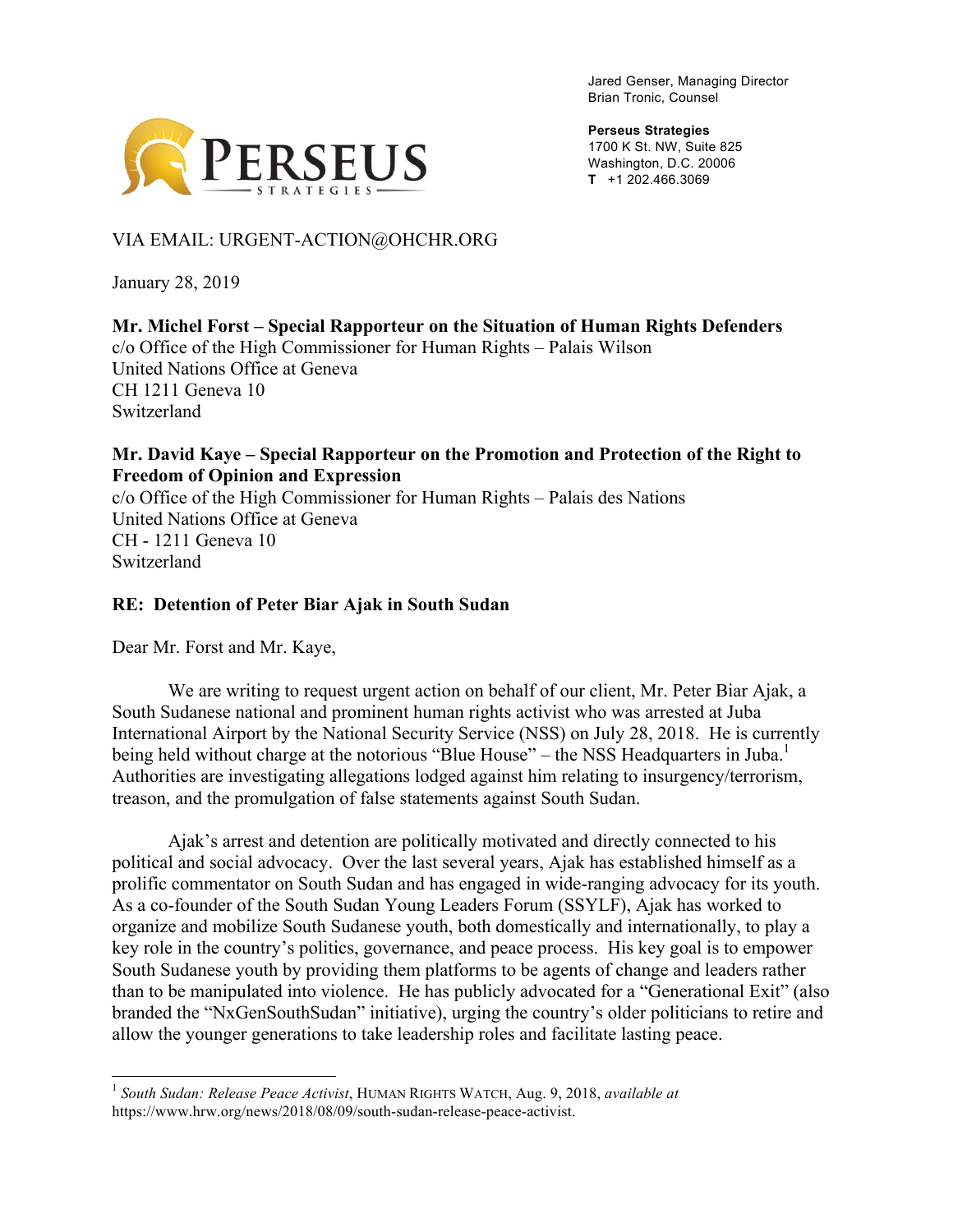Ajak's commentary and advocacy have been entirely peaceful, and in fact he has called on all parties to use non-violent methods in their efforts to facilitate lasting peace in South Sudan. Despite this, he and the SSYLF have faced scrutiny and hostility from the government of South Sudan. For example, the SSYLF's application to register with the government was denied and at least two of its events have been blocked by government authorities (reportedly on orders from Juba).<sup>2</sup> Only two weeks before his arrest on July 28, Ajak had appeared – as he regularly has – on a regional TV program to discuss the Generational Exit and South Sudanese politics.<sup>3</sup>

The connection between Ajak's political and social activism and his arrest is clear from the stated focus of the government's investigation. The NSS terms of reference, which define the scope and focus of the original investigation into Ajak, were signed by a Deputy to Akol Koor, the Director General of the NSS. These terms – which Ajak's local lawyers have seen firsthand – specifically instructed investigators to examine Ajak's social media posts, television appearances, involvement with the SSYLF, meetings in Nairobi and Rwanda, and travel within South Sudan. In addition, during at least two interrogations, government authorities asked him specifically about his travel to conferences, financing, and his consultancies with international NGOs.

Despite engaging in what is clearly protected political speech and human rights advocacy, Ajak was first investigated for the following possible charges under the Penal Code:<sup>4</sup>

- 1. Sec. 57 Liability of Abettor for an effect caused by the act abetted different from that intended by the Abettor
- 2. Sec.  $64 T$ reason
- 3. Sec. 65 Concealing Treason
- 4. Sec. 67 Insurgency, Banditry, Sabotage or Terrorism
- 5. Sec. 68 Recruiting or Training Insurgents, Bandits, Saboteurs or Terrorists
- 6. Sec. 69 Training as Insurgent, Bandit, Saboteur or Terrorist
- 7. Sec. 73 Harbouring, Concealing or Failing to Report an Insurgent, Bandit, Saboteur or Terrorist
- 8. Sec. 75 Publishing or Communicating False Statements Prejudicial to Southern Sudan

If charged and convicted of these crimes, he could be sentenced to death.<sup>5</sup>

We respectfully request an urgent communication be sent by the Special Rapporteurs to the Government of South Sudan about Ajak's situation, emphasizing that peaceful political activism and speech cannot be criminalized or punished and that human rights defenders have the right to carry out their work without interference.

 <sup>2</sup> *Northern Bahr al Ghazal Governors Block Youth Meetings, Cite Orders From Juba*, RADIO TAMAZUJ, Apr. 25, 2018, *available at* https://radiotamazuj.org/en/news/article/northern-bahr-al-ghazal-governors-block-youthmeetings-cite-orders-from-juba.<br><sup>3</sup> NTV Kenya, *Why South Sudan Needs A 'Generational Exit' Plan*, YOUTUBE, July 10, 2018, *available at* 

https://www.youtube.com/watch?v=zwKdg0CVex4&feature=youtu.be.

<sup>4</sup> *See* PENAL CODE ACT, No. 9 of 2008, Feb. 10, 2009 (S. Sudan) *available at* 

http://www.wipo.int/edocs/lexdocs/laws/en/ss/ss014en.pdf [hereinafter S. SUDAN PENAL CODE]. <sup>5</sup> *Id*. at § 64(1).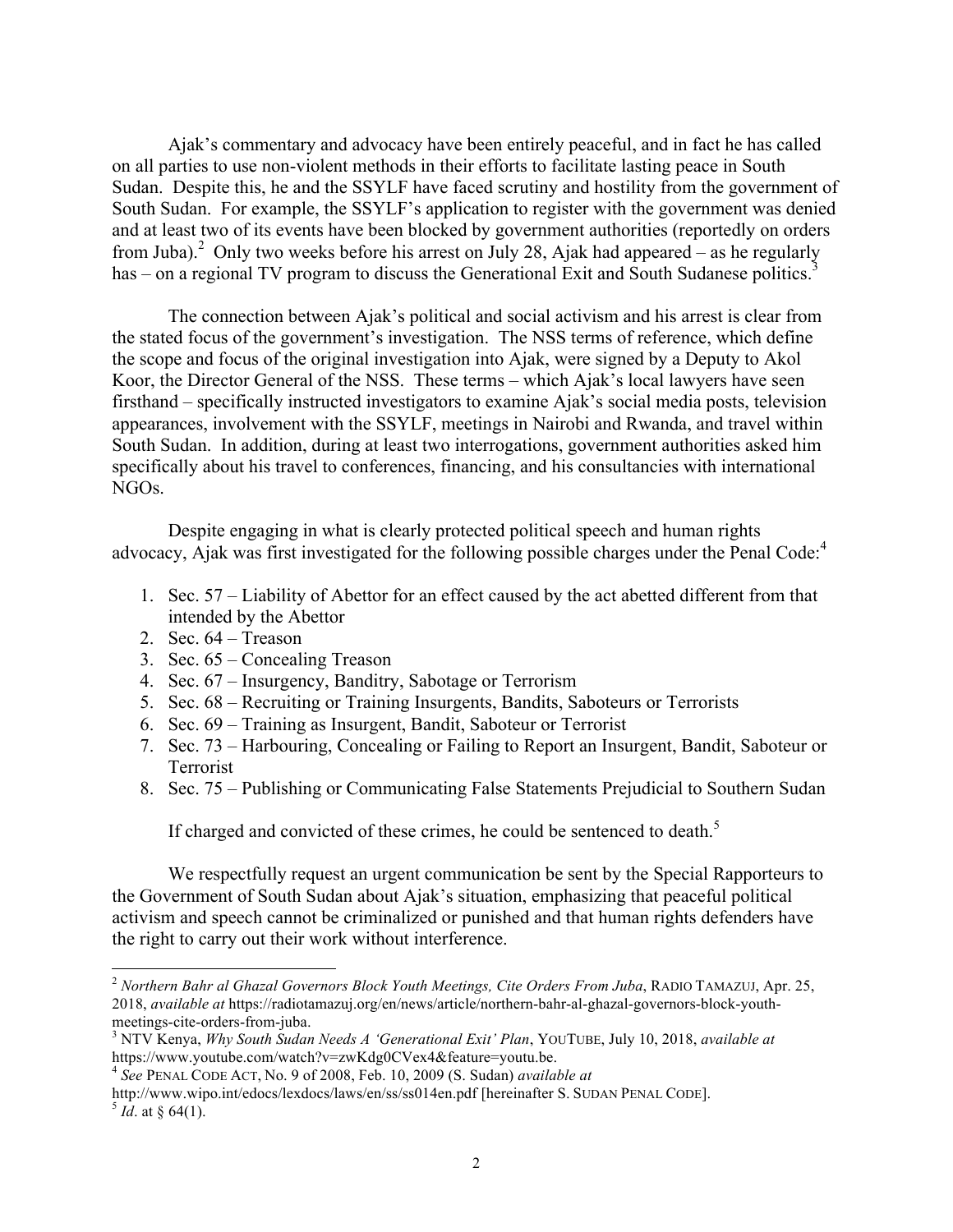#### **BACKGROUND ON SOUTH SUDAN**

The area known today as South Sudan has been at war for much of the last 50 years. Following two brutal, decades-long civil wars, South Sudan seceded from Sudan in January 2011 through a popular referendum supported by 99% of South Sudan's population, and officially became an independent state on July 9, 2011.<sup>6</sup> The Sudan People's Liberation Army (SPLA) and its political wing, the Sudan People's Liberation Movement (SPLM) – both of which had played key roles in the independence struggle – transitioned into the new nation's army<sup>7</sup> and ruling party, $\mathrm{s}$  respectively.

Nevertheless, hostilities continued after the country's independence. Tensions between South Sudan's more than 60 different ethnic groups that had been set aside to pursue independence resurfaced<sup>9</sup> and were further exacerbated by economic issues, including corruption.<sup>10</sup> Just months before independence was formally assumed, the South Sudanese army was battling at least seven armed groups operating within its borders.<sup>11</sup>

Ultimately, the attempt to set up a power-sharing government between President Kiir and Vice President Riek Machar fell apart in the summer of 2013. President Kiir dismissed his entire cabinet, including Vice President Machar, $12$  who subsequently formed the Sudan People's Liberation Movement-in-Opposition (SPLM-IO). In December 2013, a civil war officially broke out along ethnic lines, as President Kiir accused now former Vice President Machar of having plotted to overthrow him.<sup>13</sup> Over the next several years, South Sudan dissolved into bloody and horrific conflict. $^{14}$ 

In late December 2013, the Intergovernmental Authority on Development (IGAD), an East-African eight-country trade bloc, quickly stepped in to launch a mediation effort.<sup>15</sup> In August 2015, Kiir and Machar signed an IGAD-facilitated peace deal that arranged Machar's return and was supposed to end the conflict that had left tens of thousands dead and millions

<sup>9</sup> Jennifer Williams, *The Conflict in South Sudan, Explained*, VOX, Jan. 9, 2017, *available at* 

<sup>11</sup> South Sudan Army Kills Fighters in Clashes, AL-JAZEERA, Apr. 24, 2011, *available at* 

 <sup>6</sup> *South Sudan Referendum: 99% Vote for Independence*, BBC NEWS, Jan. 30, 2011, *available at* 

https://www.bbc.com/news/world-africa-12317927.<br><sup>7</sup> IN NEED OF REVIEW: SPLA TRANSFORMATION IN 2006-2010 AND BEYOND, SMALL ARMS SURVEY. Nov. 2010. *available at* http://www.smallarmssurveysudan.org/fileadmin/docs/working-papers/HSBA-WP-23-SPLA-Transformation-2006-10-and-Beyond.pdf. <sup>8</sup> *Sudan People's Liberation Movement (SPLM)*, SUDAN TRIBUNE, *accessed* Oct. 3, 2018, *available at* 

http://www.sudantribune.com/spip.php?mot128.

https://www.vox.com/world/2016/12/8/13817072/south-sudan-crisis-explained-ethnic-cleansing-genocide.<br><sup>10</sup> Understanding the Roots of Conflict in South Sudan, COUNCIL ON FOREIGN RELATIONS, Sept. 14, 2016, available at https

https://www.aljazeera.com/news/africa/2011/04/2011424145446998235.html. <sup>12</sup> *South Sudan Profile – Timeline*, BBC NEWS, Aug. 6, 2018, *available at* https://www.bbc.com/news/world-africa- $14019202.$ <br> $13$   $Id$ .

<sup>13</sup> *Id*. <sup>14</sup> *See* Sam Mednick, *South Sudan's Latest Civil War Atrocities Kept Out of Sight,* AP, June 6, 2018, *available at*  https://www.apnews.com/ab5a4b3621b4439cb5b722c09f71338c.

<sup>15</sup> *Frequently Asked Questions*, IGAD SOUTH SUDAN OFFICE, *accessed* Oct. 3, 2018*, available at*  https://southsudan.igad.int/index.php/about-us/f-a-q.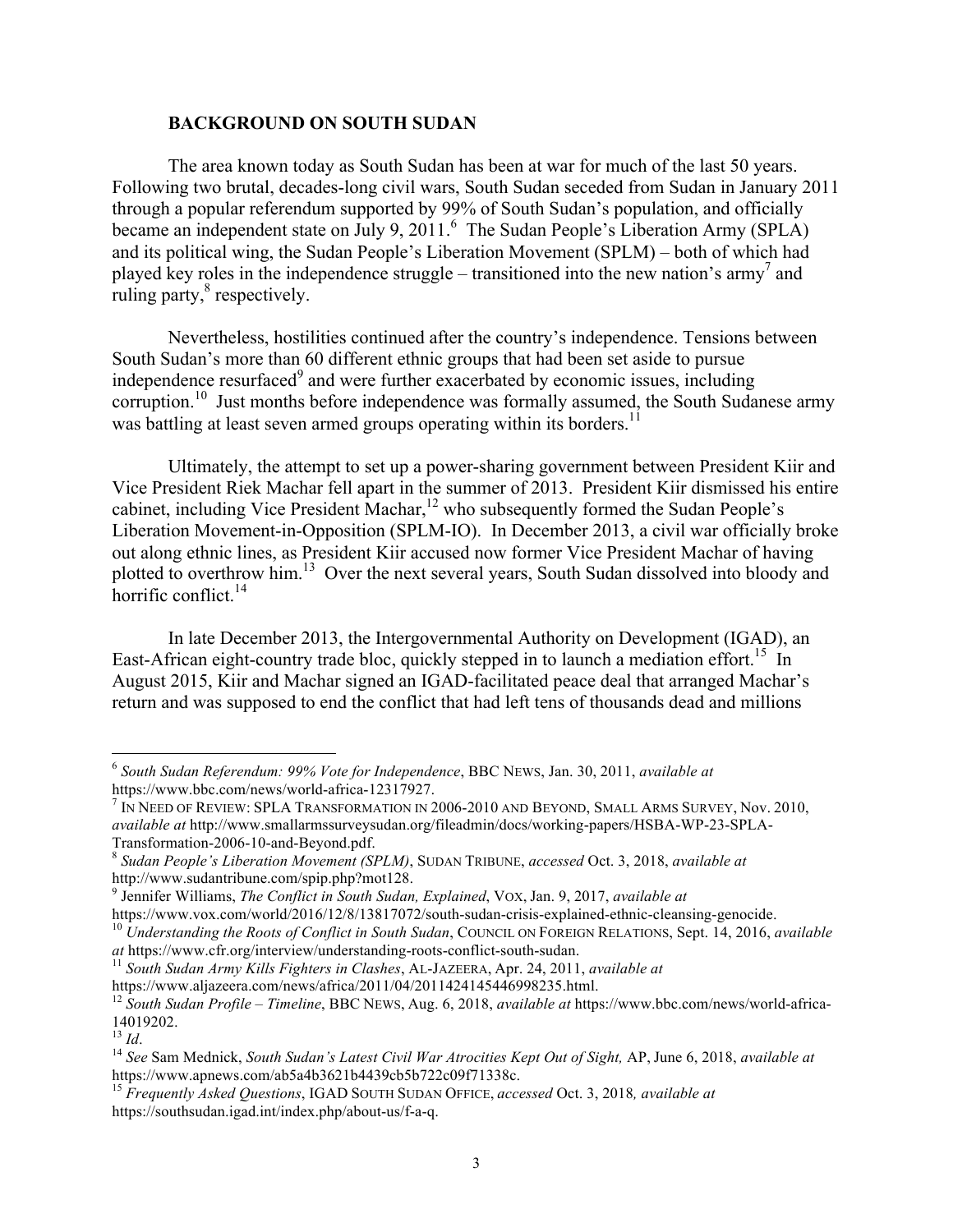displaced.16 Machar was reinstated as Vice President in February 2016, but shortly afterward fighting broke out and Kiir removed Machar again and replaced him with Taban Deng Gai.17 In December 2017, the IGAD launched a new effort, the High-Level Revitalization Forum (HLRF), to revive the peace process<sup>18</sup> and a ceasefire was signed shortly thereafter. A new peace deal was signed on August 5, 2018 between Kiir, Machar, and other opposition groups in talks mediated by Sudan and Uganda. 19

Nearly 400,000 South Sudanese have died as a result of war in the past five years,  $^{20}$  and more than four million are either internally displaced or refugees.<sup>21</sup> Citizens have been and continue to be subjected to horrific violence and acts of brutality by both militias and government soldiers.22 Despite the country's rich natural resources, it is the world's poorest country.<sup>23</sup> In addition, South Sudan is subject to a UN arms embargo and country-specific sanctions intended to cut vital sources of war funding. $^{24}$ 

#### **BIOGRAPHY OF PETER BIAR AJAK**

Peter Biar Ajak was born on November 21, 1983 in what is now South Sudan, during the heart of the Second Sudanese Civil War. He is one of the so-called "Lost Boys" – an estimated 20,000 Sudanese youth who were orphaned or displaced or fled their homes to escape violence and avoid being recruited as child soldiers.<sup>25</sup> While thousands survived brutal conditions to reach refugee camps in neighboring countries, thousands more died on the journey or were caught up in the ongoing conflict and killed.

 <sup>16</sup> *South Sudan*, INTERNAL DISPLACEMENT MONITORING CENTRE, *accessed* Oct. 3, 2018, *available at* http://internaldisplacement.org/countries/south-sudan; *South Sudan Refugee Crisis*, USA FOR UNHCR, *accessed* Oct. 3, 2018, *available at* https://www.unrefugees.org/emergencies/south-sudan/; and Jennifer Williams, *The Conflict in South Sudan, Explained*, VOX, Jan. 9, 2017, *available at* https://www.vox.com/world/2016/12/8/13817072/south-sudan-

crisis-explained-ethnic-cleansing-genocide. <sup>17</sup> *South Sudan Fast Facts*, CNN, Aug. 14, 2018, *available at* https://www.cnn.com/2013/07/10/world/africa/south-

<sup>&</sup>lt;sup>18</sup> SOUTH SUDAN'S HIGH LEVEL REVITALIZATION FORUM – IDENTIFYING CONDITIONS FOR SUCCESS, UNITED STATES INSTITUTE FOR PEACE, Aug. 2017, *available at* https://www.usip.org/sites/default/files/PB228-South-Sudan-s-High-Level-Revitalization-Forum.pdf.<br><sup>19</sup> Mohammed Yusuf, *South Sudan Peace Deal Can Work – If Leaders Can Cooperate*, VOANEWS.COM, Aug. 6,

<sup>2018,</sup> *available at* https://www.voanews.com/a/south-sudan-peace-deal-can-work-if-leaders-cancooperate/4515568.html.

<sup>&</sup>lt;sup>20</sup> Megan Specia, *383,000: Estimated Death Toll in South Sudan's War*, N.Y. TIMES, Sept. 26, 2018, *available at* https://www.nytimes.com/2018/09/26/world/africa/south-sudan-civil-war-deaths.html.

<sup>&</sup>lt;sup>21</sup> South Sudan Peace Deal Can Work – If Leaders Can Cooperate, supra note 19.<br><sup>22</sup> Lisa Schlein, *UN: S. Sudan Doing Little to Stop Rape, Sexual Violence*, VOANEWS.COM, Sept. 18, 2018, available at https://www.voanews.c

 $^{23}$  Will Martin, RANKED: The 28 Poorest Countries in the World – Where People Live on Less Than \$1,000 Per *Year*, BUSINESS INSIDER, June 1, 2018, *available at* https://www.businessinsider.com/poorest-countries-in-the-

world-2018-5. <sup>24</sup> *Security Council Imposes Arms Embargo on South Sudan*, UN NEWS, July 13, 2018, *available at*  https://news.un.org/en/story/2018/07/1014622 and Lesley Wroughton & Timothy Gardner, *U.S. Targets South Sudan Oil Firms With Sanctions to Choke Off War Funds*, REUTERS, Mar. 21, 2018, *available at*  https://www.reuters.com/article/us-usa-southsudan-oil-sanctions/u-s-targets-south-sudan-oil-firms-with-sanctionsto-choke-off-war-funds-idUSKBN1GX27N. <sup>25</sup> *The Lost Boys of Sudan*, INTERNATIONAL RESCUE COMMITTEE, Oct. 3, 2014, *available at*

https://www.rescue.org/article/lost-boys-sudan.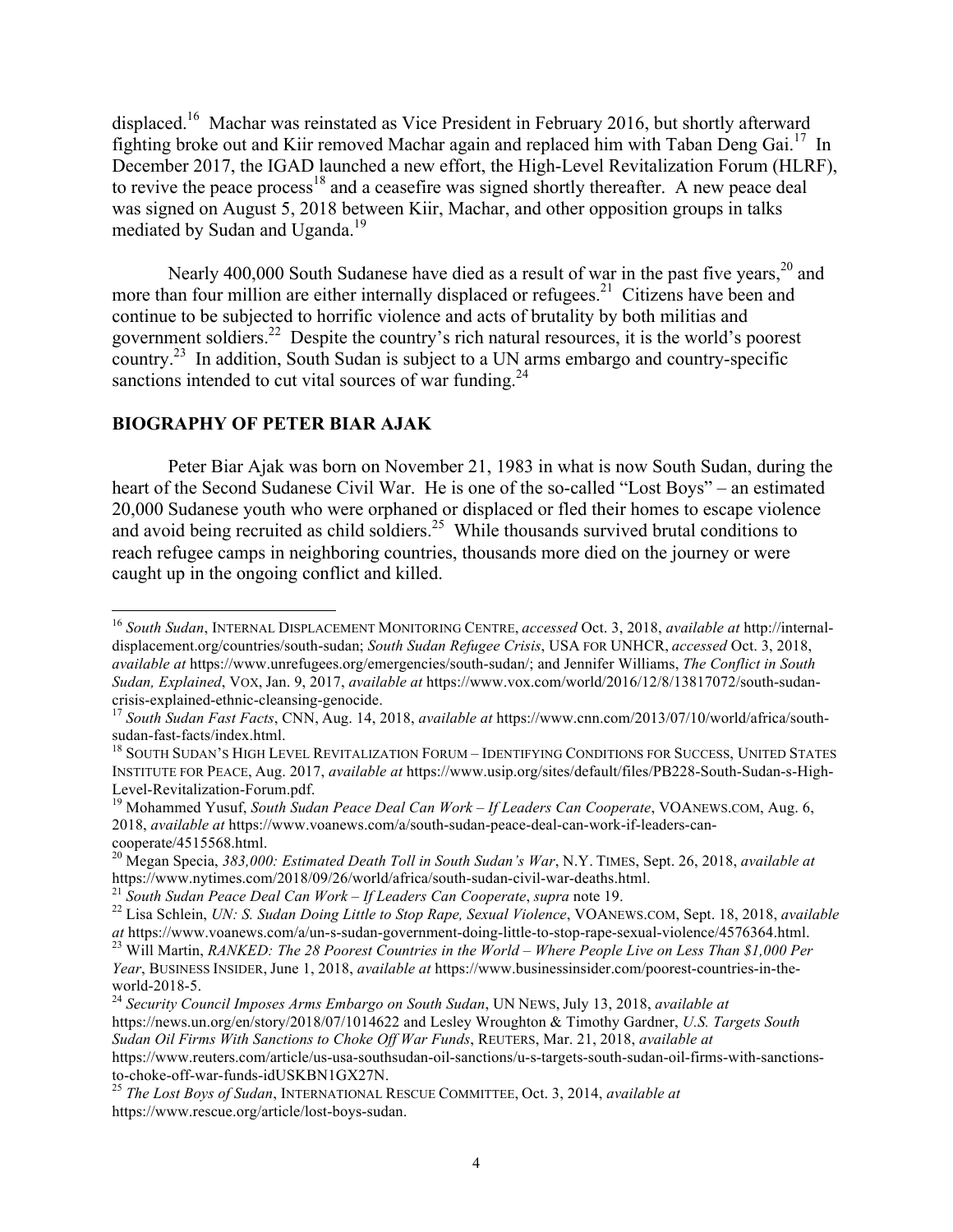Ajak first fled to Ethiopia in 1989, before traveling back through Sudan on his way to Kenya in 1992. He spent much of the next decade living in a refugee camp in Kenya until, at the age of 16, he was one of approximately 4,000 Lost Boys to be resettled as a refugee in the United States.<sup>26</sup> A dedicated student, he attended Central High School in Philadelphia before graduating *magna cum laude* from La Salle University in 2007 with a Bachelor of Arts in Economics and minors in Math and Political Science. From 2007-2009, he earned a Master of Public Administration in International Development from the Harvard Kennedy School. In 2013 he enrolled as a Ph.D. candidate at the University of Cambridge, studying state formation in South Sudan as a Cambridge Trust Scholar.

Even while he excelled at his studies, Ajak never stopped advocating for the people of South Sudan and striving to improve the country's governance. From 2008-2009, he served as a consultant to South Sudan's Ministry of Finance and Economic Planning, providing advice and support on survey design and planning and budgetary processes. From 2009-2011, Ajak worked as an economist in the World Bank's Juba Office, helping to create economic and development policy initiatives, coordinating World Bank support to the Sudan-South Sudan negotiations, and monitoring the Juba Compact between donors and the government. From 2011-2013, he was a consultant with South Sudan's National Security Service. While there, he authored informational and strategic documents on vital national security issues and served as the secretary of the committee that drafted South Sudan's National Security Act.

Since May 2012, Ajak has worked with the International Growth Center (IGC), a research center based at the London School of Economics and funded in a large part by the UK Department for International Development.<sup>27</sup> Its stated mission is to "promote sustainable" growth in developing countries by providing demand-led policy advice based on frontier research."28 Serving first as Co-Country Director for the IGC's South Sudan Country Program and later as the Senior Advisor on South Sudan, Ajak developed and managed relationships with high-level government officials in the Office of the President and other agencies, oversaw the IGC's in-country research, and advised on economic policies to promote growth in South Sudan.

Ajak has also launched a number of personal initiatives designed to benefit the people of South Sudan. In 2010, while working at the World Bank, Ajak co-founded South Sudan Wrestling Entertainment, a non-profit that organizes traditional wrestling matches between different tribes to engage youth and foster peace. In 2012, he worked with Professor Paul Collier of Oxford University to found the Centre for Strategic Analyses and Research, the first independent think tank in South Sudan.

Ajak's talent, insight, and academic ability have been widely recognized. He was named a 2015 Millennium Fellow at the Atlantic Council, a 2016 Archbishop Desmond Tutu Fellow at the African Leadership Institute in partnership with Oxford University, and a 2017 New Leader

<sup>&</sup>lt;sup>26</sup> Jeff Gammage, *International Rights Activist Jailed in South Sudan Got His Start in Philadelphia*, THE INQUIRER, Aug. 10, 2018, *available at* http://www2.philly.com/philly/news/peter-biar-ajak-sudan-lost-boys-philadelphia-

activist-jail-20180810.html.<br><sup>27</sup> *About*, INTERNATIONAL GROWTH CENTRE, *accessed* Oct. 3, 2018, *available at* https://www.theigc.org/about.<br><sup>28</sup> *Id.*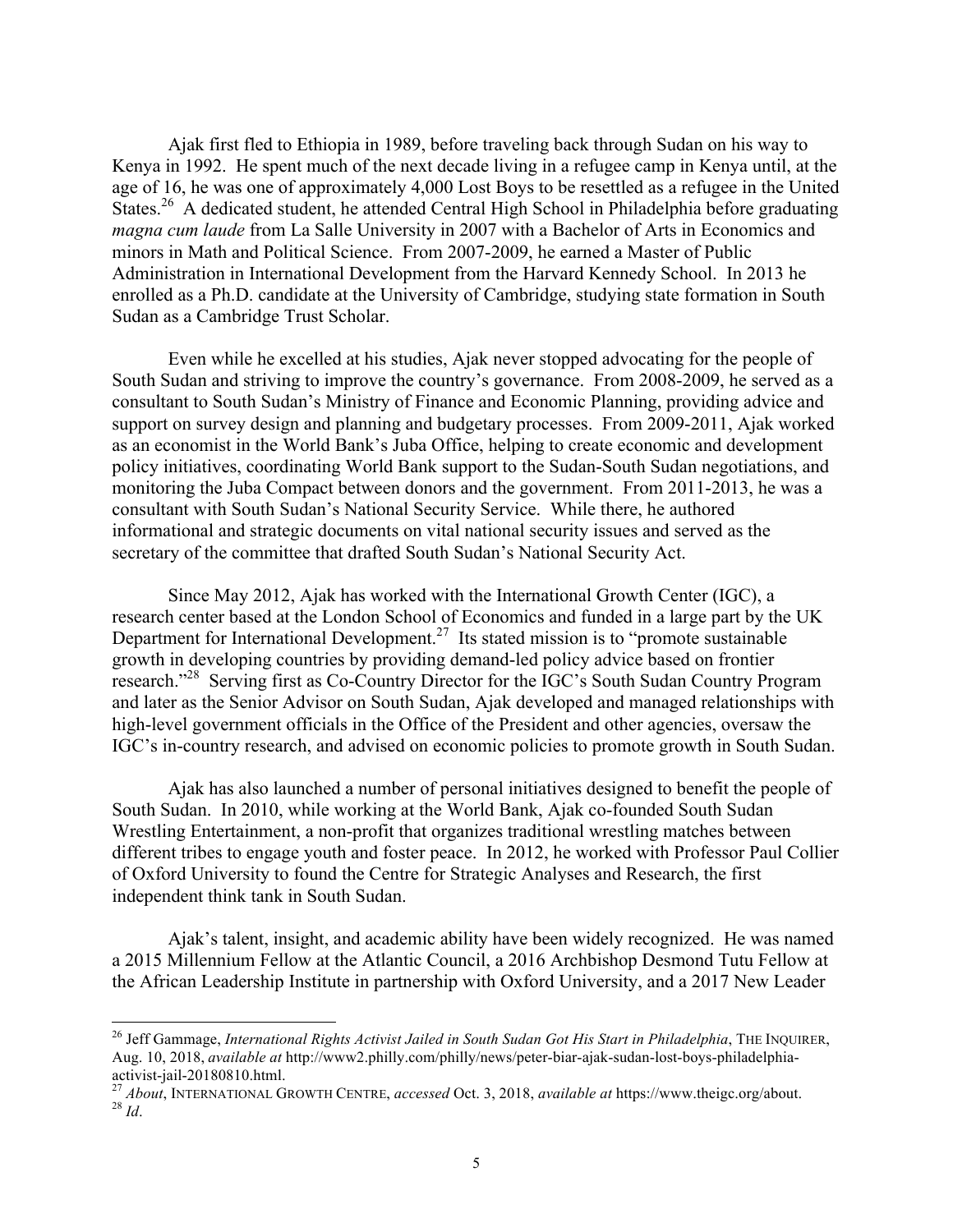for Tomorrow at the Crans-Montana Forum, a community of exceptional young leaders from around the globe. He is a prolific commentator and has published op-eds with the New York Times, Foreign Policy Magazine, Al Jazeera, and the Brookings Institution and given interviews to the BBC, Aljazeera, CNN, the Washington Post, the Economist, and the New York Times. He has also lectured and participated on panels at the Brookings Institution, Chatham House, the London School of Economics, Oxford, Harvard, and Cambridge Universities, and the Rift Valley Institute, among others.

#### **Social Initiatives and Political Advocacy in South Sudan**

Ajak's focus for the last several years has been to help create a free and peaceful South Sudan that respects human rights. For example, in 2011/2012, he helped found the Red Army Foundation, a non-profit that supports those who, as children, were displaced by the Second Sudanese Civil War and educated and trained by the SPLA/M.

In January 2017, Ajak and other South Sudanese young leaders met in Nairobi and created the South Sudan Young Leaders Forum (SSYLF), a broad coalition of more than 70 young South Sudanese leaders advocating for the resolution of the ongoing conflict. The SSYLF is purposely diverse, bringing together a multi-ethnic group of academics, church leaders, policy experts, youth leaders, and civil society leaders from South Sudan and the diaspora to solve the many challenges facing the country.<sup>29</sup>

From its inception, the SSYLF has exclusively advocated for peace in South Sudan. Indeed, its primary goal is to "mobilise an informed youth to move South Sudan out of conflict and set it back on the path to peace and development. $\frac{30}{100}$  The organization's official resolutions similarly call for an end to all hostilities, an inclusive and transparent national dialogue, and full implementation of the peace agreement.<sup>31</sup> In other publications, the SSYLF has called on its members to commit to ending hate speech, pursue engagement with international and regional partners such as the UN, IGAD, and other countries, and find new ways to create peace.<sup>32</sup> In short, the SSYLF's clear and publicized intent is to facilitate peacebuilding and democratization by empowering individuals, rather than to serve as a political player aiming to maximize its own power.

As the SSYLF's Chairman, Ajak played a key role in creating the SSYLF and continues to manage its operations, events, and public engagement. In addition to the January 2017 inaugural meeting in Nairobi, Ajak also served in the July 2017 delegation that held regional consultations in Kenya, Uganda, Ethiopia, and South Sudan itself. The delegation met with policymakers, diaspora communities, and local youth in these countries to share its message that the youth have a key role to play in bringing peace to South Sudan. Building on this, the SSYLF

 <sup>29</sup> *Who We Are,* SOUTH SUDAN YOUNG LEADERS FORUM, *accessed* Oct. 3, 2018, *available at* 

https://www.ssylf.org/who-we-are. <sup>30</sup> *Our Goal*, SOUTH SUDAN YOUNG LEADERS FORUM, *accessed* Oct. 1, 2018, *available at* https://www.ssylf.org/ourvision.<br><sup>31</sup> *Final and Official Resolutions of the SSYLF*, SOUTH SUDAN YOUNG LEADERS FORUM, *accessed* Oct. 1, 2018,

*available at* https://docs.wixstatic.com/ugd/13097c\_1a52d16eb0524fba9d0c5c7d7869a0bb.pdf. <sup>32</sup> *Nairobi, January 9-10, 2017 Event Report*, SOUTH SUDAN YOUNG LEADERS FORUM, *accessed* Oct. 1, 2018,

*available at* https://docs.wixstatic.com/ugd/13097c\_1a5ae25caba54b4da803143efbfdee50.pdf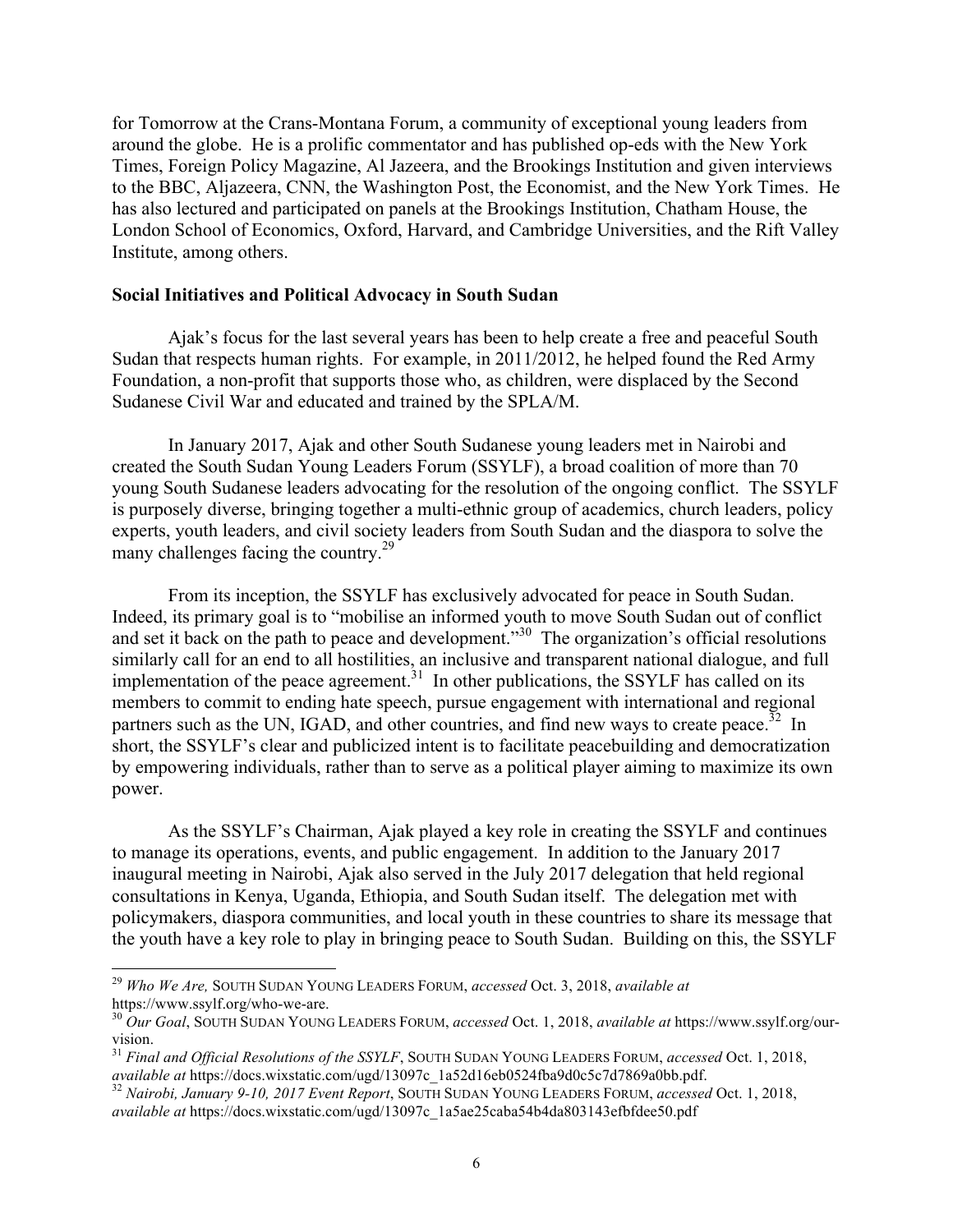held a consultation meeting in November 2017, a strategic planning meeting in December 2017, and a peace and youth engagement campaign held in various locations in South Sudan in April 2018.

As mentioned, one of the SSYLF's key initiatives is "Generational Exit," which aims to incentivize the older leaders of South Sudan to step down to allow a new generation of young leaders to design the country's peaceful future. While 65% of the population of South Sudan is under the age of  $25<sup>33</sup>$ , the majority of political power is held by those over the age of 50.

Notwithstanding the SSYLF's transparent, inclusive, and peaceful mission, the forum has faced malicious rumors and political attacks. Attempts to register the SSYLF have been denied and at least two of its events have been shut down by government authorities.<sup>34</sup> In addition, some of its members have been threatened and at least one member is no longer able to travel to South Sudan due to such threats.<sup>35</sup> Moreover, some people have falsely portrayed the SSYLF's work by claiming it is seeking to "overthrow the government."<sup>36</sup>

#### **Activism Preceding His Arrest**

As stated earlier, Ajak has been a prominent political commentator on South Sudan. He regularly appeared on Wednesdays on NTV Kenya to speak about the SSYLF and offer expert commentary on South Sudan. In addition, he frequently posted political comments on Facebook and Twitter; these called primarily on the youth in South Sudan to mobilize and promote peace, and for South Sudan's current leadership – particularly President Kiir and former Vice President Machar – to step down. The following are representative examples of his tweets in the weeks leading up to his arrest:

On April 9, 2018, Ajak tweeted, "Let me state this very clearly: Rebellions and violence will never bring the change we need in #SouthSudan. Violence will result in more deaths and displacement of our people. What is needed is a non-violence approach to reclaiming our citizenship and dignity. #SSYLF." 37

On July 3, 2018, Ajak retweeted a still image from an interview he had with NTV Kenya, stating, "We must stop thinking that the so-called leaders will bring peace #SouthSudan. We, the great people of #southsudan, must organize ourselves to bring about the peace we deserve!" $38$ 

<sup>&</sup>lt;sup>33</sup> *South Sudan*, CIA WORLD FACTBOOK, Sept. 26, 2018, *available at* https://www.cia.gov/library/publications/resources/the-world-factbook/geos/od.html (click on "People and Society"). <sup>34</sup> Peter Biar Ajak, Aweil, Wanjok - Third and Fourth Stops of SSYLF Peace Campaign in Bahr el Ghazal,

FACEBOOK, Apr. 24, 2018, available at https://www.facebook.com/ajakbiar/posts/10100834407348207.<br><sup>35</sup> This individual is not named to protect their safety.<br><sup>36</sup> Juma Keneth, *SSYLF Is Not All Out For 'Generational Exit' Ca* 

Oct. 1, 2018, *available at* https://aftaboss.wordpress.com/2017/11/19/ssylf-is-not-all-out-for-generational-exitcampaign/ and Ujuum Buol, *So What is Wrong with the SSYLF Conference in Kigali, Rwanda*, AFTABOSS INTERNET'IONAL, Nov. 14, 2017, *available at* https://aftaboss.wordpress.com/2017/11/14/%E2%80%8Bso-what-iswrong-with-the-ssylf-conference-in-kigali-rwanda/. <sup>37</sup> Tweet by Peter Biar Ajak (@AjakPeter), TWITTER, Apr. 9, 2018, 8:09 am, *available* at

https://twitter.com/AjakPeter/status/983361182110306304.

<sup>38</sup> Tweet by Peter Biar Ajak (@AjakPeter), TWITTER, July 3, 2018, 10:16 pm, *available at*  https://twitter.com/AjakPeter/status/1014377477366599680.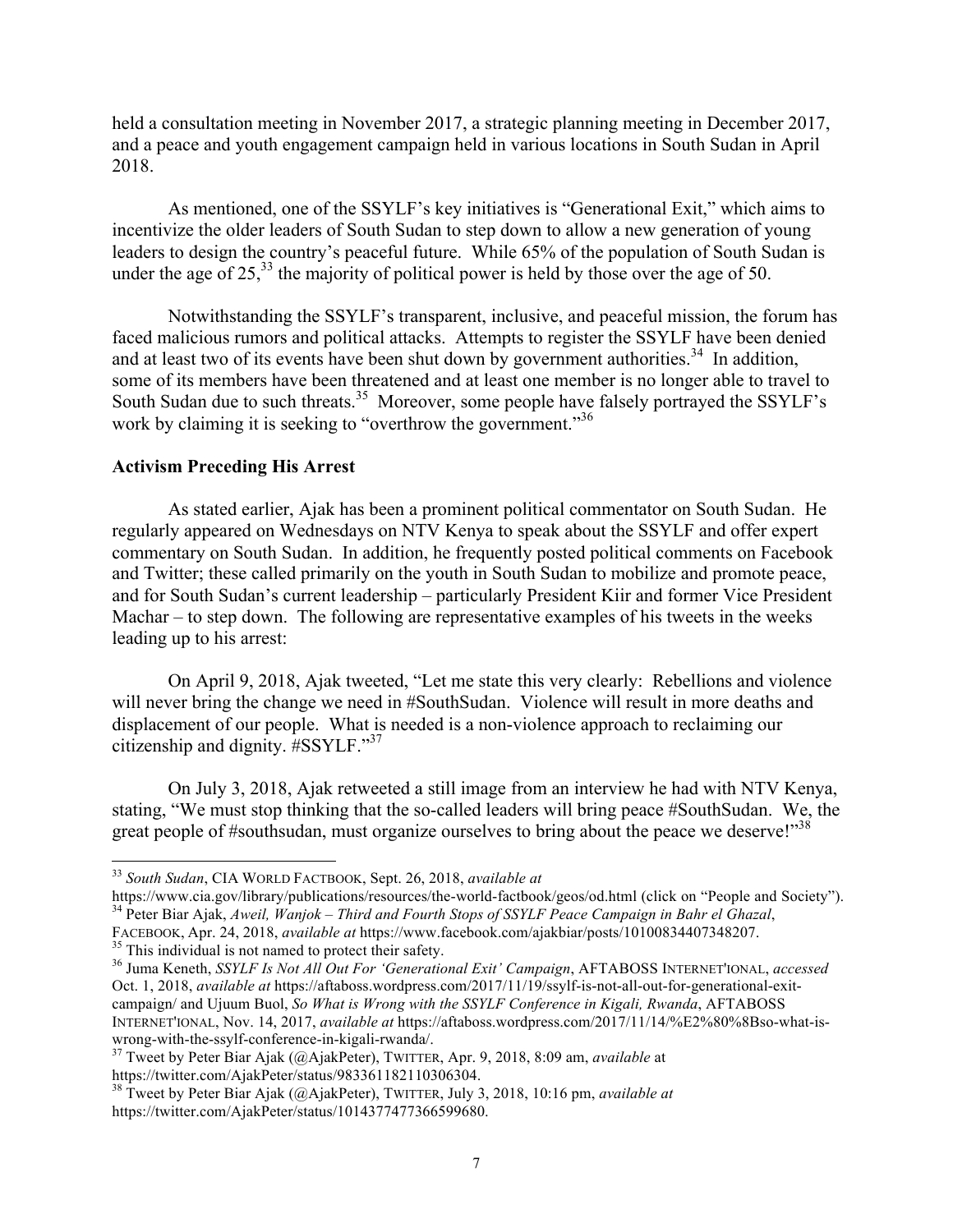On July 9, Ajak tweeted, "But instead of this bloated government that perpetuates violence  $\&$  impunity, we could seize the moment to restructure  $\&$  lay a solid foundation for enduring peace. We could have a transition that excludes the current generation of political leaders in #SouthSudan #NxGenSouthSudan." 39

On July 11, Ajak appeared on NTV Kenya and spoke at length on the Generational Exit. Afterward, he tweeted the link to his NTV Kenya interview, with the statement, "Why #SouthSudan needs a 'Generational Exit' plan."<sup>40</sup> Minutes later, he retweeted his tweet, adding, "This morning, I argued on @ntvkenya that instead of forcing our warring leaders to work together, we need you to pressure & 'incentivize' them to exit together. What we need is 'Generational Exit' in #SouthSudan!"<sup>41</sup>

#### **Arrest and Detention**

#### *Arrest*

On the morning of July 28, 2018, Ajak was traveling from Juba to Aweil, South Sudan. While there, he planned to attend a Red Army Commemoration service.

Upon his arrival at Juba International Airport, Ajak was detained by NSS officers. Though Ajak was briefly shown a warrant, it did not indicate the reason for his arrest nor was he told verbally of the reason for his arrest. He was taken into custody and immediately transported directly to the NSS "Blue House," described in the media as South Sudan's "most-feared prison,"<sup>42</sup> where he remains today.

#### *Detention*

Despite being detained for six months, Ajak has yet to be brought before a judge. He was, however, interrogated at least twice by NSS officers, who questioned him about his political activism and who was funding him.

Ajak was held in solitary confinement for the first three weeks of his detention but has since been permitted to interact with other prisoners. He has been permitted limited visits by family. His wife, Nyathon James Hoth Mai, has occasionally been allowed to meet with him and bring him additional food. However, these visits have been denied on multiple occasions, typically for a week or so after Mai has appeared in the media to discuss her husband's case. She was further denied all visits from October 5, 2018 to January 20, 2019. Ajak's father has also had limited access to Ajak; beginning in October 2018, he has been permitted three visits to the

<sup>&</sup>lt;sup>39</sup> Tweet by Peter Biar Ajak (@AjakPeter), TWITTER, July 9, 2018, 2:15 am, *available at* https://twitter.com/AjakPeter/status/1016249365739032578.

<sup>&</sup>lt;sup>40</sup> Tweet by Peter Biar Ajak (@AjakPeter), TWITTER, July 11, 2018, 2:23 am, *available at* https://twitter.com/AjakPeter/status/1016976281123123200.

<sup>41</sup> Tweet by Peter Biar Ajak (@AjakPeter), TWITTER, July 11, 2018, 2:27 am, *available at*  https://twitter.com/AjakPeter/status/1016977265232670721.

<sup>42</sup> *A Rare View From Inside South Sudan's Most-Feared Prison*, DAILY MAIL, Dec. 17, 2016, *available at*  https://www.dailymail.co.uk/wires/ap/article-4043652/A-rare-view-inside-South-Sudans-feared-prison.html.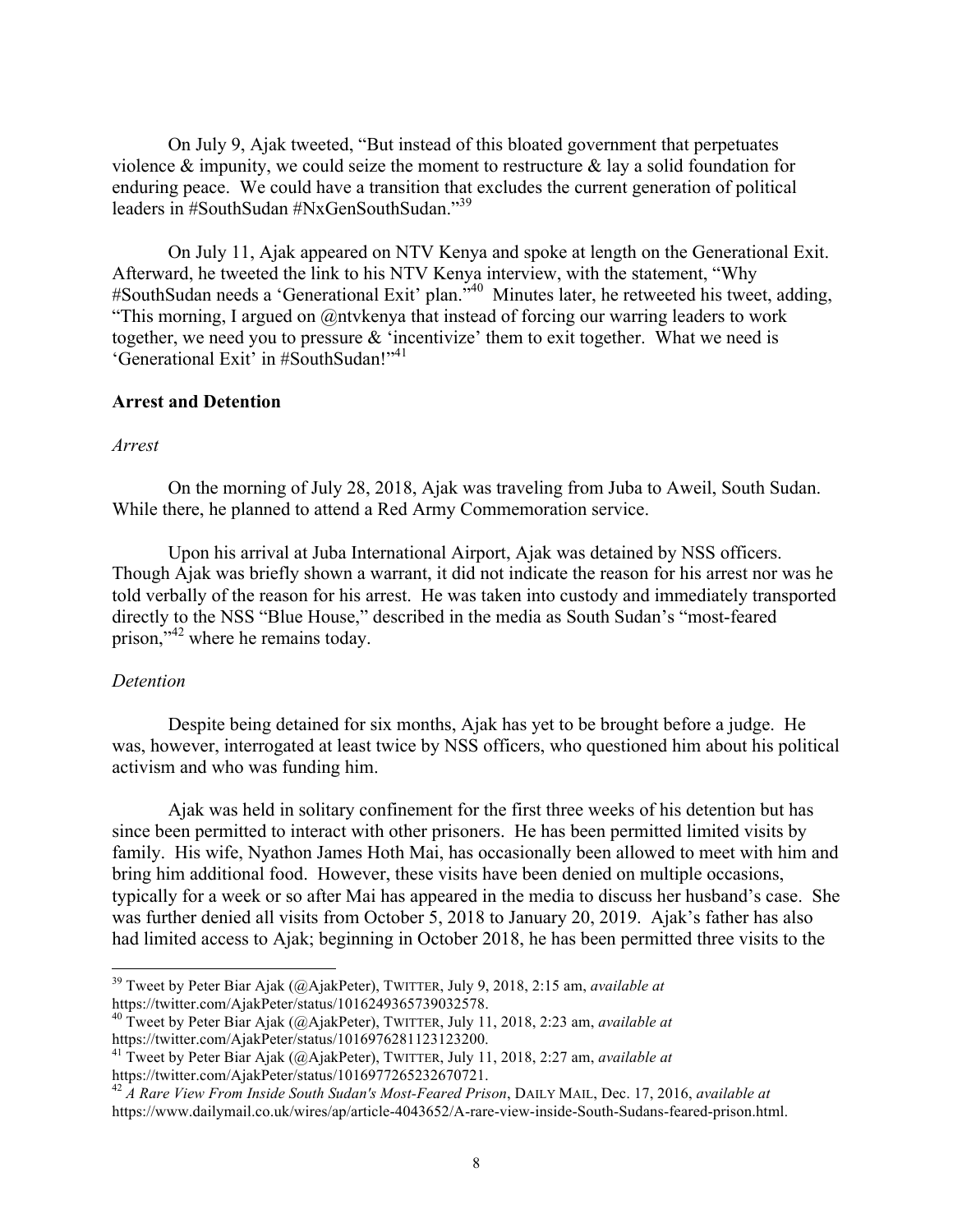prison.

Ajak was denied access to legal counsel for the first month of his detention. On July 31, 2018, three days after his arrest, his counsel submitted a written petition to the Prosecutor General of the Ministry of Justice formally complaining about being denied access to their client and calling for his release. The petition was rejected on the grounds that there were "pending investigations."

On September 12, 2018, nearly seven weeks after Ajak's arrest, his lawyers were finally permitted by the Office of Chief Prosecutor's Office to meet with him for three hours. However, this occurred only after Mai had met personally with the NSS Legal Advisor and directly confronted him about her husband's lack of access to counsel. Prior to this, one of Ajak's lawyers reported having been turned away from the prison and denied access to Ajak on 11 separate occasions. Since his July arrest through the date this petition was submitted, Ajak's lawyers have only been able to meet with him twice.

On October 7, 2018, approximately fifteen detainees in the Blue House staged what appeared to be an impromptu armed revolt, seizing weapons and taking over a portion of the prison.<sup>43</sup> They said that they had taken up arms to demand that the Government uphold the rule of law, grant detainees their due process rights, and release political prisoners.<sup>44</sup> Ajak did not participate in the revolt. He remained unarmed throughout its entirety – at one point hiding with other unarmed detainees in a bunker – and helped negotiate a peaceful end to the standoff with the Government (community elders also assisted). 45 After the armed protests, detainees were denied additional rights, including almost all access to counsel, family, and medical care.

#### *First Set of Allegations*

On July 31, 2018, one of Ajak's lawyers was able to view the "terms of reference" for the investigation, though he was not given a copy to take with him. This document specifically instructed investigators to look into Ajak's Twitter and Facebook, TV appearances, involvement with the SSYLF, meetings in Nairobi and Rwanda, and travel within South Sudan, specifically asking why an "unregistered" organization (the SSYLF) would be touring South Sudan.

According to Human Rights Watch, on August 2, 2018, a three-member committee was formed by the NSS "to investigate Ajak's social media activities, political commentary, and the youth group's activities."46 Ajak and his lawyers were informed that his case was being investigated by the NSS, but they were not told what allegations were being investigated.

 <sup>43</sup> *Prisoners Seize Control of Part of South Sudan Detention Center,* REUTERS, Oct. 7, 2018, *available at* https://www.reuters.com/article/us-southsudan-prisoners/prisoners-seize-control-of-part-of-south-sudan-detention-

<sup>&</sup>lt;sup>44</sup> Ayen Bior, *Prison Standoff in South Sudan's Blue House*, VOA, Oct. 7, 2018, *available at* https://www.voanews.com/a/prison-standoff-in-south-sudan-blue-house/4603052.html.

<sup>&</sup>lt;sup>45</sup> South Sudanese Prisoners Demand Justice, SUDAN TRIBUNE, Oct. 8, 2018, *available at* http://www.sudantribune.com/spip.php?article66391.

<sup>46</sup> *South Sudan: Release Peace Activist,* HUMAN RIGHTS WATCH, Aug. 9, 2018, *available at*  https://www.hrw.org/news/2018/08/09/south-sudan-release-peace-activist.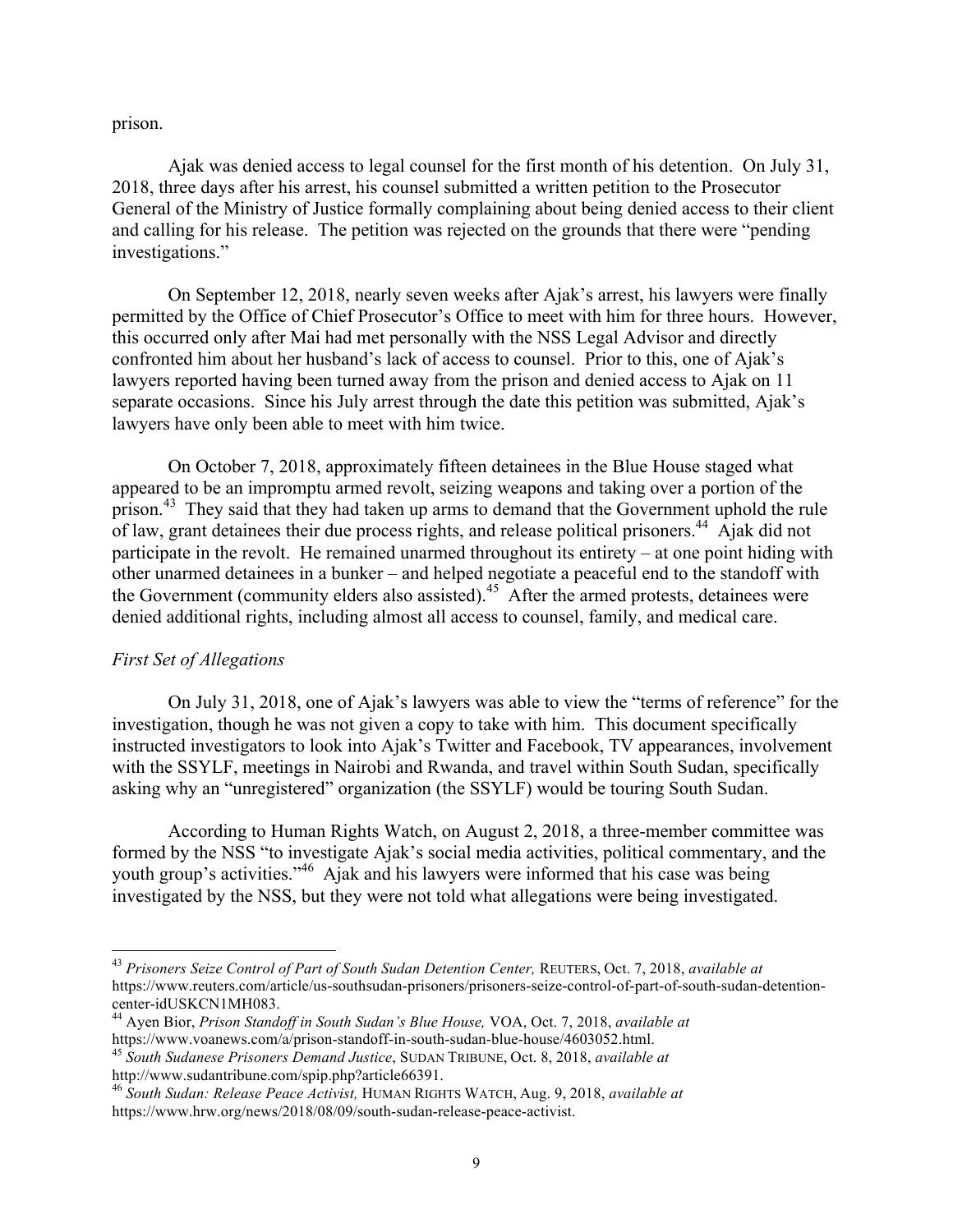In August 15, 2018, one of Ajak's lawyers was able to go to the local police station and review preliminary notes about the investigation into Ajak. The lawyer learned that the case had been transferred from the NSS to the police, and specifically to an investigator named Colonel Alex (his surname is not currently known), who had been appointed to re-investigate and confirm the NSS investigation into Ajak. Colonel Alex was appointed by Chief Prosecutor Deng Achuil, who in turn reports to the Ministry of Justice led by Minister Paulino Wanawilla. Thus, it was at this time – more than two weeks after the original arrest – that they learned that Ajak was being investigated for serious crimes under the Penal Code:

- 1. Sec. 65 Concealing Treason
- 2. Sec. 67 Insurgency, Banditry, Sabotage or Terrorism
- 3. Sec. 73 Harbouring, Concealing or Failing to Report an Insurgent, Bandit, Saboteur, or Terrorist
- 4. Sec. 75 Publishing or Communicating False Statements Prejudicial to South Sudan

#### *Second Set of Allegations*

On September 13, 2018, Ajak's lawyers again met with the police, who presented an expanded set of allegations:

- 1. Sec. 57 Liability of Abettor for an effect caused by the act Abetted different from that Intended by the Abettor
- 2. Sec.  $64 T$ reason
- 3. Sec. 65 Concealing Treason
- 4. Sec. 67 Insurgency, Banditry, Sabotage or Terrorism
- 5. Sec. 68 Recruiting or Training Insurgents, Bandits, Saboteurs or Terrorists
- 6. Sec. 69 Training as Insurgent, Bandit, Saboteur or Terrorist
- 7. Sec. 73 Harbouring, Concealing or Failing to Report an Insurgent, Bandit, Saboteur or Terrorist
- 8. Sec. 75 Publishing or Communicating False Statements Prejudicial to Southern Sudan

It has since been reported that Peter is also accused of being a spy, though no supporting documentation has been made available to the lawyers. In addition, South Sudan's Permanent Representative to the African Union, James Morgan, said that Ajak is being held for "inciting communities to fight each other"<sup>47</sup> (an absurd claim, given Ajak's documented record of advocating for peace).

#### *Cancellation of Investigation and "Re-Investigation"*

Although the Government of South Sudan repeatedly stated that the investigation into Ajak was nearly complete in the fall of 2018, no charges were ever filed. Instead, in early 2019, Ajak was told that the first investigation had been "cancelled" and that Chief Prosecutor Achuil would replace the previous investigator – Colonel Alex – with a new investigator and initiate a

 <sup>47</sup> *Holding of Political Detainees Likely to Delay Healing in Juba*, THE EAST AFRICAN, Nov. 25, 2018, *available at* https://www.theeastafrican.co.ke/news/ea/Holding-of-political-detainees-likely-to-delay-healing-in-juba/4552908- 4866850-12wu13o/index.html.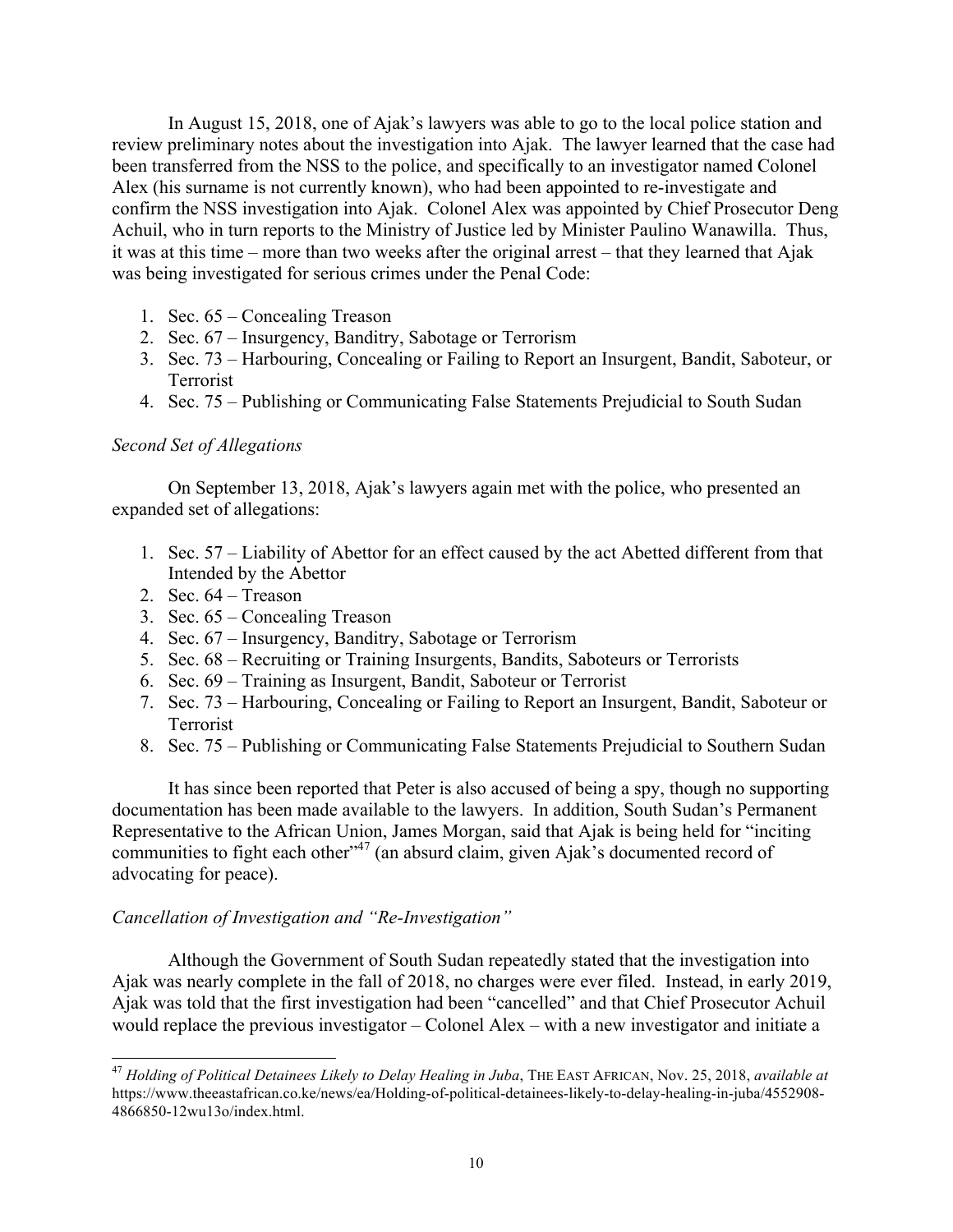new investigation. No additional information has been provided to explain such a decision.

However, one of Ajak's lawyers was later told that the original investigation would be continued under the new investigator. Separately, Ajak was told that Director General Koor believed that Ajak had "masterminded" the October 2018 prison riot, which also is absolutely false. It is unclear whether these informal and new allegations will be pursued in the course of the formal investigation.

### **LEGAL ANALYSIS**

#### **1. South Sudan is Violating Ajak's Right to Freedom of Expression**

Article 19 of the Universal Declaration of Human Rights enshrines the right to freedom of expression, which explicitly includes the right to "impart information and ideas."48 This right is also part of customary international law and thus must be protected by all states, regardless of which treaties they have ratified.<sup>49</sup> While freedom of expression can be limited in certain circumstances, including to protect national security, such limitations must meet the "strict tests of necessity and proportionality."50 In fact, the UN Special Rapporteur on Freedom of Opinion and Expression has repeatedly denounced "abuse by Governments of anti-terrorism and national security legislation" to restrict expression.<sup>51</sup>

The Johannesburg Principles on National Security, Freedom of Expression and Access to

https://www.article19.org/data/files/pdfs/publications/1993-handbook.pdf ("Articles 19 and 20 of the Universal Declaration (on freedom of expression, peaceful assembly and association) are generally accepted to be declaratory of customary norms . . . ."); and BRIEFING NOTE SERIES: FREEDOM OF EXPRESSION, CENTRE FOR LAW AND DEMOCRACY & INTERNATIONAL MEDIA SUPPORT, July 2014, at 2, *available at* http://www.law-

<sup>48</sup> Universal Declaration of Human Rights, G.A. Res. 217A (III), U.N. Doc. A/810, *adopted* 1948, at art. 19<br>*[hereinafter* Universal Declaration].

*See, e.g.*, Toby Mendel, PUBLIC SERVICE BROADCASTING: A COMPARATIVE LEGAL SURVEY, UNESCO, 2011, at 9, *available at* http://unesdoc.unesco.org/images/0019/001924/192459e.pdf ("The UDHR, as a UN General Assembly resolution, is not directly binding on States. However, parts of it, including Article 19, are widely regarded as having acquired legal force as customary international law since its adoption in 1948."); THE ARTICLE 19 FREEDOM OF EXPRESSION HANDBOOK, ARTICLE 19, Aug. 1993, at 26, *available at*

democracy.org/live/wp-content/uploads/2015/02/foe-briefingnotes-1.pdf ("While the UDHR is not formally legally binding on States, its guarantee of freedom of expression is widely regarded as having acquired legal force as customary international law.").

<sup>50</sup> *General Comment No. 34 on Article 19: Freedoms of Opinion and Expression*, U.N. Doc. CCPR/C/GC/34, U.N. HUMAN RIGHTS COMMITTEE, Sept. 12, 2011, at ¶ 22, *available at*

https://www2.ohchr.org/english/bodies/hrc/docs/gc34.pdf (interpreting ICCPR art. 19(3)) [hereinafter *Human Rights* 

<sup>&</sup>lt;sup>51</sup> Abid Hussain, REPORT OF THE SPECIAL RAPPORTEUR ON THE PROMOTION AND PROTECTION OF THE RIGHT TO FREEDOM OF OPINION AND EXPRESSION, U.N. Doc. E/CN.4/1998/40, Jan. 28, 1998, at ¶ 46, *available at*  http://ap.ohchr.org/documents/alldocs.aspx?doc\_id=1140; *see also* Frank La Rue, REPORT OF THE SPECIAL RAPPORTEUR ON THE PROMOTION AND PROTECTION OF THE RIGHT TO FREEDOM OF OPINION AND EXPRESSION, U.N. Doc. A/HRC/14/23/Add.2, Mar. 25, 2010, at ¶ 8, *available at* 

http://ap.ohchr.org/documents/alldocs.aspx?doc\_id=17060 ("The notion of national security has historically been abused to impose unduly broad limitations on freedom of expression . . . .").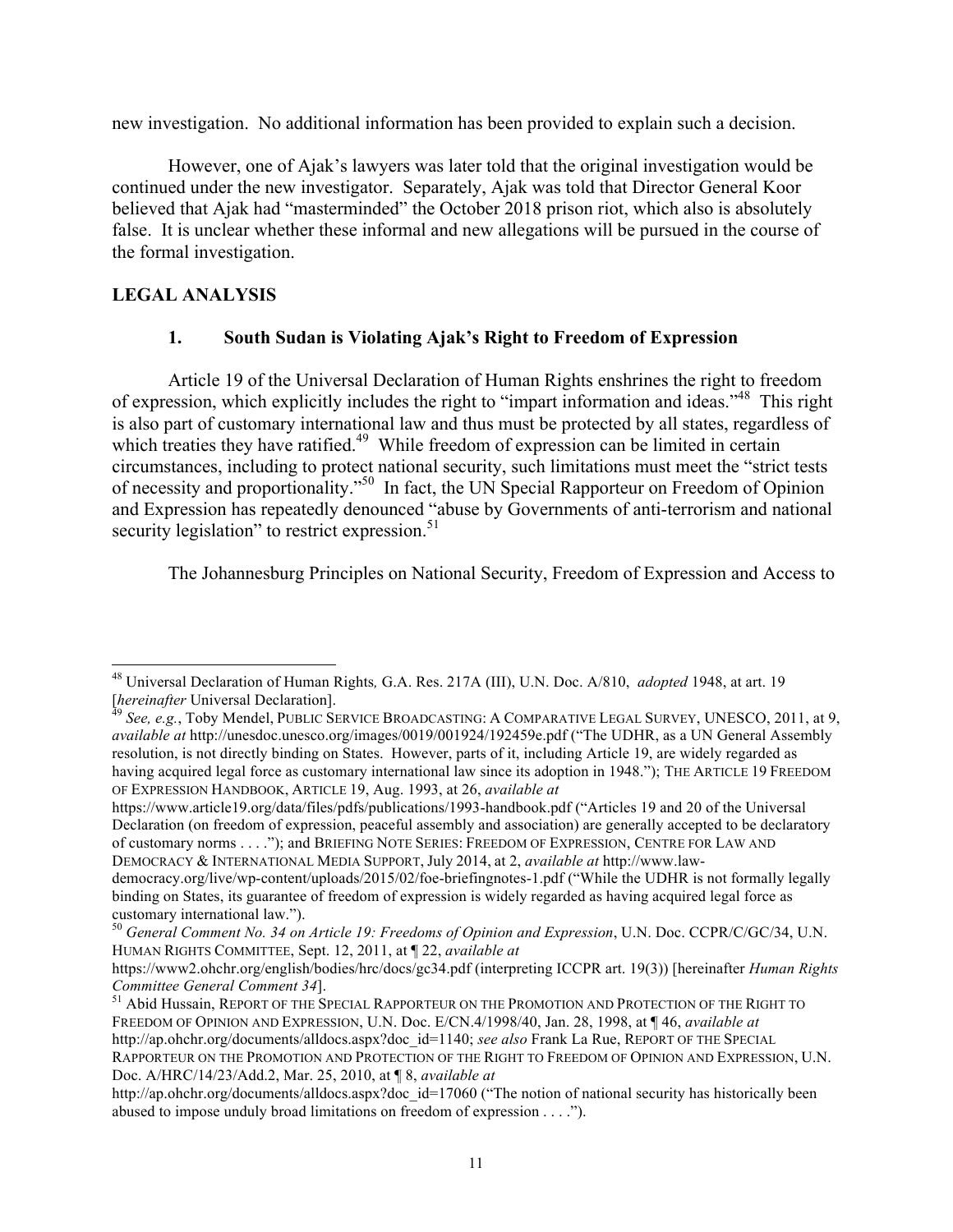Information,<sup>52</sup> which have been endorsed by the Special Rapporteur and have regularly been referenced by the UN Human Rights Council,<sup>53</sup> clarify when national security concerns may be used to restrict expression. The Principles explain that advocating for the non-violent change of government policy, or even the government itself, cannot be considered a threat to national security.<sup>54</sup> Criticism of the government, its agencies, or public officials also do not constitute threats to national security.<sup>55</sup> The Human Rights Council has similarly made clear that the following forms of expression can *never* be restricted – discussion of government policies; political debate; reporting on human rights and government activities; political activities, including for peace or democracy; and the expression of opinion, dissent, or belief.<sup>56</sup> Finally, criminal defamation laws violate the right to free expression,<sup>57</sup> and in particular, they "may not be used to protect abstract or subjective notions or concepts, such as the State."<sup>58</sup>

South Sudan's Constitution also protects the right to freedom of expression.<sup>59</sup> Furthermore, the Penal Code provision on treason – which Ajak is apparently suspected of violating – expressly exempts from its application political advocacy and commentary. Specifically, as long as they are pursued through lawful means, attempts to correct defects in the system of the government, remove the government, or change policies or legislation do not constitute treason. 60

In Ajak's case, it is clear that the South Sudan is abusing its anti-terrorism and national security legislation to restrict his right to freedom of expression. He is being investigated for

UNITED NATIONS MISSION IN SOUTH SUDAN & OHCHR, Feb. 2018, at 9 n.40, *available at*

https://www.ohchr.org/Documents/Countries/SS/UNMISSFeb2018.pdf.

<sup>&</sup>lt;sup>52</sup> Abid Hussain, REPORT OF THE SPECIAL RAPPORTEUR ON THE PROMOTION AND PROTECTION OF THE RIGHT TO FREEDOM OF OPINION AND EXPRESSION, U.N. Doc. E/CN.4/1996/39, Mar. 22, 1996, at Annex, *available at*  http://ap.ohchr.org/documents/alldocs.aspx?doc\_id=700 [hereinafter *Johannesburg Principles*].<br><sup>53</sup> REPORT ON THE RIGHT TO FREEDOM OF OPINION AND EXPRESSION IN SOUTH SUDAN SINCE THE JULY 2016 CRISIS,

<sup>&</sup>lt;sup>54</sup> Johannesburg Principles, supra note 52, at Principle 7(a)(i).<br><sup>55</sup> Id. at Principle 7(a)(ii).<br><sup>55</sup> Freedom of Opinion and Expression, Human Rights Council Res. 12/16, U.N. Doc. A/HRC/RES/12/16, adopted Oct. 2, 2009, at ¶ 5(p)(i); *see also* Frank La Rue, REPORT OF THE SPECIAL RAPPORTEUR ON THE PROMOTION AND PROTECTION OF THE RIGHT TO FREEDOM OF OPINION AND EXPRESSION, U.N. Doc. A/HRC/14/23, Apr. 20, 2010, at ¶ 81, *available at* https://www2.ohchr.org/english/bodies/hrcouncil/docs/14session/a.hrc.14.23.pdf (reiterating that certain aspects of the right to freedom of expression cannot be restricted, as provided in Human Rights Council Resolution 12/16); *Human Rights Committee General Comment 34*, *supra* note 50, at ¶ 23 (explaining that ICCPR article 19(3) "may never be invoked as a justification for the muzzling of any advocacy of multi-party democracy, democratic tenets and human rights").

<sup>57</sup> *See* Ambeyi Ligabo, REPORT OF THE SPECIAL RAPPORTEUR ON THE PROMOTION AND PROTECTION OF THE RIGHT TO FREEDOM OF OPINION AND EXPRESSION, U.N. Doc. A/HRC/7/14, Feb. 28, 2008, at ¶ 43, *available at*  http://ap.ohchr.org/documents/alldocs.aspx?doc\_id=13804 ("[C]riminal defamation is not a justifiable restriction on freedom of expression; all criminal defamation laws should be abolished and replaced, where necessary, with appropriate civil defamation laws.").<br><sup>58</sup> REPORT OF THE SPECIAL RAPPORTEUR, *supra* note 56, at ¶ 84.<br><sup>59</sup> CONSTITUTION OF SOUTH SUDAN, 2011, art. 24(1), *available at* <br>https://www.constituteproject.org/constitution/Sout

 $h^6$  S. SUDAN PENAL CODE, *supra* note 4, at § 64(3) ("Nothing in this section shall prevent the doing of anything by lawful constitutional means directed at— (a) the correction of errors or defects in the system of the government, the ICSS or the administration of justice in Southern Sudan; (b) the removal of the government or impeachment of the President of Government; (c) the adoption or change of policies or repeal of legislation; or (d) the review of any matter established by law in Southern Sudan.").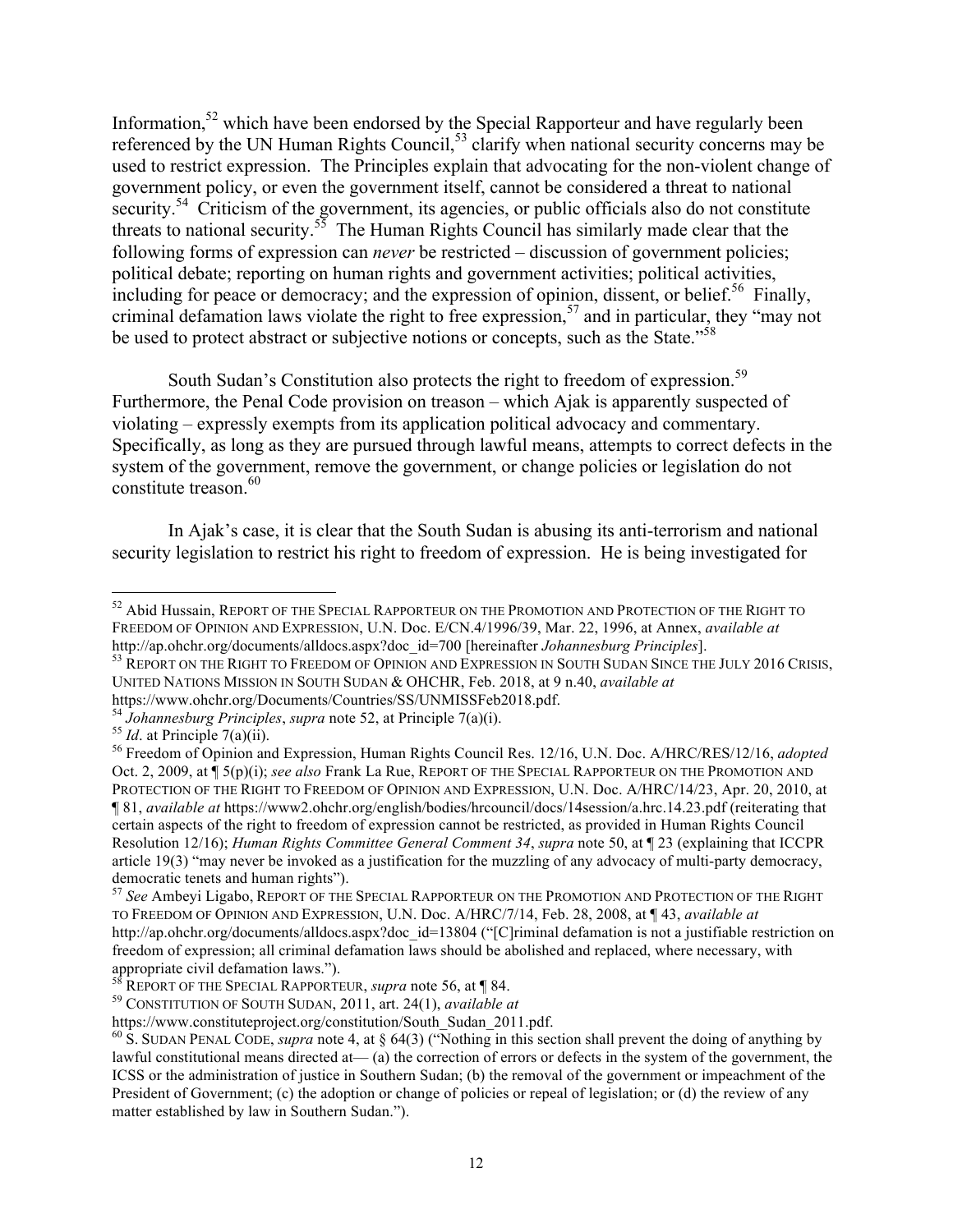crimes relating to insurgency/terrorism and treason simply for engaging in political and social commentary and advocacy. As mentioned, the terms of reference for the investigation against him specifically instruct the investigators to look into his Twitter and Facebook posts, TV appearances, involvement with the SSYLF, meetings in Nairobi and Rwanda, and travel within South Sudan. Human Rights Watch has confirmed that the NSS was "investigat[ing] Ajak's social media activities, political commentary, and the youth group's [i.e., the SSYLF's] activities."61 In addition, during interrogations, government officials have asked Ajak about his travel to conferences and financing. All of these activities constitute and relate to protected expression under both domestic and international law.

Moreover, Section 75 of the Penal Code is, on its face, overbroad and invalid. This section criminalizes expression that adversely affects South Sudan's defense or economic interests, undermines public confidence in a law enforcement agency, or promotes public disorder.<sup>62</sup> This seems to cover a wide array of important political speech and advocacy. For example, reporting on corruption could adversely affect South Sudan's economic interests (e.g., by reducing foreign investment); exposing torture by the police could undermine public confidence in them; and calling for a peaceful protest could create public disorder. Moreover, as explained above, criminal defamation laws violate the right to free expression, especially when (as here) they protect abstract entities (such as law enforcement agencies) rather that an actual person. South Sudan's law is particularly egregious because it carries a penalty of up to *twenty years* in prison.

#### **2. South Sudan is Violating Ajak's Rights as a Human Rights Defender**

In 1999, the UN General Assembly adopted the Declaration on Human Rights Defenders, which acknowledges that "Individuals, groups, institutions and non-governmental organizations have an important role to play . . . in safeguarding democracy, promoting human rights and fundamental freedoms and contributing to the promotion and advancement of democratic societies, institutions and processes." $63$  The Declaration does not purport to create new rights, but instead "articulates and restates human rights that are already enshrined in legally binding instruments," including the right to be protected, freedom of assembly, freedom of association, freedom of expression, and the right to protest.<sup>64</sup> More specifically, the Declaration protects the right to form, join and participate in non-governmental organizations, associations or groups;<sup>65</sup> publish, impart or disseminate views, information and knowledge on human rights;<sup>66</sup> submit

<sup>&</sup>lt;sup>61</sup> South Sudan: Release Peace Activist, supra note 1.<br><sup>62</sup> S. SUDAN PENAL CODE, supra note 4, at § 75(a)(ii)-(iii), (b).<br><sup>63</sup> Declaration on the Right and Responsibility of Individuals, Groups and Organs of Society to P Universally Recognized Human Rights and Fundamental Freedoms, G.A. Res. 53/144, U.N. Doc. A/RES/53/144, *adopted* Dec. 9, 1998, at art. 18(2) [hereinafter *Declaration on Human Rights Defenders*]; *see also id*. at pmbl. (acknowledging "the valuable work of individuals, groups and associations in contributing to, the effective elimination of all violations of human rights and fundamental freedoms"), art. 16 ("Individuals, non-governmental organizations and relevant institutions have an important role to play in contributing to making the public more aware of questions relating to all human rights and fundamental freedoms through activities such as education,

training and research . . . .").<br><sup>64</sup> Michel Forst, REPORT OF THE SPECIAL RAPPORTEUR ON THE SITUATION OF HUMAN RIGHTS DEFENDERS, U.N. Doc.<br>A/73/215, July 23, 2018, at ¶ 18, *available at* http://ap.ohchr.org/documents/alld

<sup>&</sup>lt;sup>65</sup> Declaration on Human Rights Defenders, supra note 63, at art. 5.<br><sup>66</sup> Id. at art. 6(b).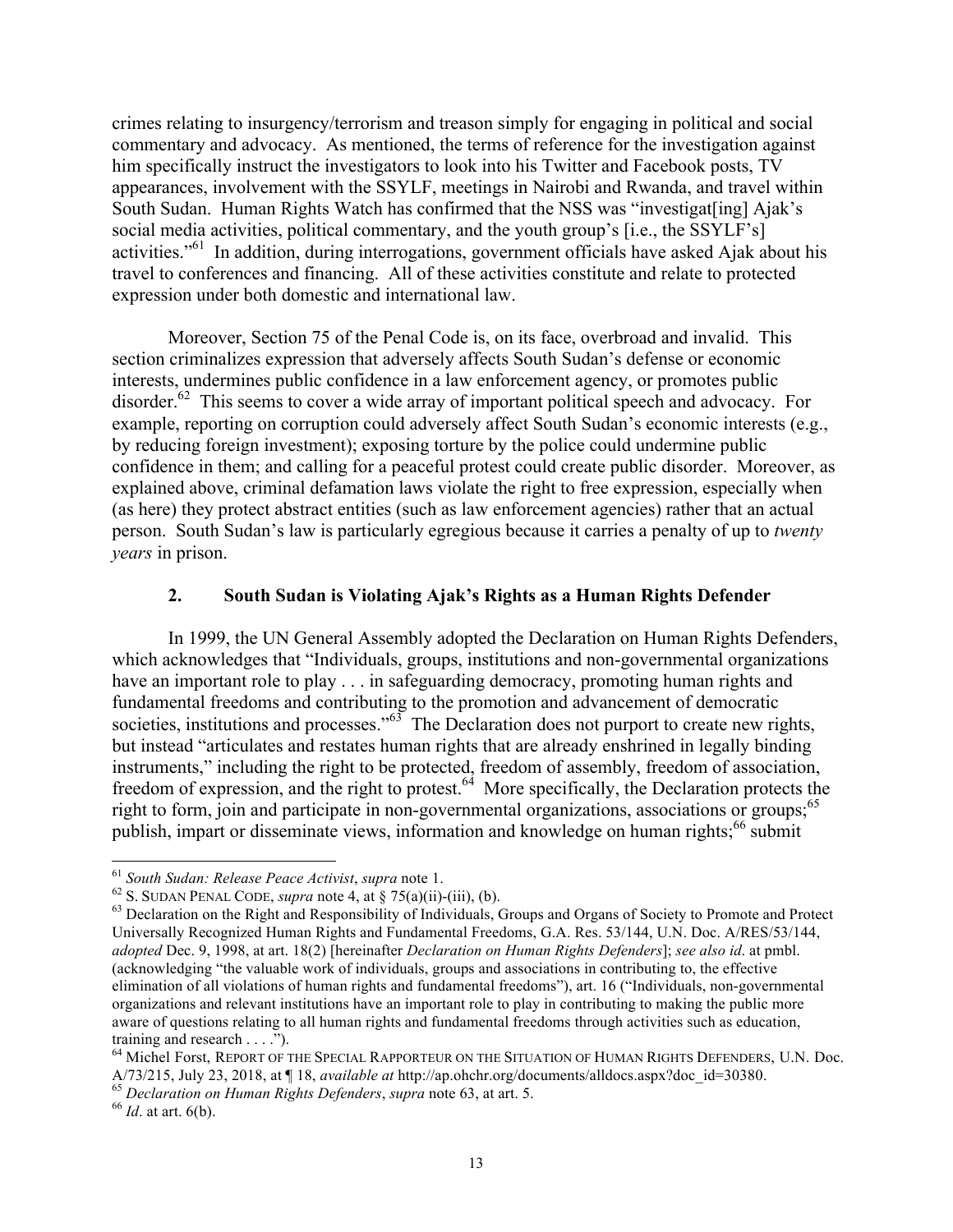proposals to improve the functioning of governmental bodies; $67$  communicate with nongovernmental or intergovernmental organizations;<sup>68</sup> participate in peaceful activities against human rights violations; $^{69}$  and generally promote human rights.<sup>70</sup>

The UN Special Rapporteur on Human Rights Defenders has expressed particular concern that national security and antiterrorism laws are used "to persecute defenders who criticize the Government."<sup>71</sup> The Special Rapporteur decried that human rights defenders are accused of being spies for disseminating information abroad and of "aiming to overthrow the Government and damage the country's reputation" for reporting on human rights.<sup>72</sup> Other defenders, she noted, have been charged with treason, terrorist activities, spreading false information liable to disturb public order, tarnishing the image or reputation of the state, and endangering the integrity of the State simply for engaging in human rights advocacy.<sup>73</sup>

The Special Rapporteur has also criticized the arbitrary denial of registration, stating that "[d]enial of registration for human rights associations and NGOs is the most extreme measure used by Governments to curtail the right to freedom of association."<sup>74</sup>

South Sudan has violated Ajak's rights as a human rights defender by arresting and detaining him for protected activities, including participating in civil society, holding public meetings, disseminating views and information on human rights and good governance, communicating with other NGOs and governments, and generally promoting human rights. In particular, as the Special Rapporteur has described, South Sudan is using its national security and antiterrorism laws to persecute him for criticizing the government. The government has also arbitrarily denied the SSYLF registration as an official entity with state recognition.

#### **3. South Sudan is Violating Ajak's Due Process Rights**

The Declaration on Human Rights Defenders states that defenders have the right to be protected,<sup>75</sup> which includes due process in the event they are arrested or charged with a crime. For example, the Special Rapporteur on Human Rights Defenders has explained that a government violates the right to be protected when it arrests and prosecutes a defender on false charges, detains them without charge, denies them access to a lawyer, or fails to inform them of the reason for their arrest.<sup>76</sup>

<sup>&</sup>lt;sup>67</sup> *Id.* at art. 8(2).<br><sup>68</sup> *Id.* at art. 5(c).<br><sup>69</sup> *Id.* at art. 12(1).<br><sup>70</sup> *Id.* at art. 1.<br><sup>71</sup> Hina Jilani, Special Rapporteur on the Situation of Human Rights Defenders, COMMENTARY TO THE DECLARATION ON THE RIGHT AND RESPONSIBILITY OF INDIVIDUALS, GROUPS AND ORGANS OF SOCIETY TO PROMOTE AND PROTECT UNIVERSALLY RECOGNIZED HUMAN RIGHTS AND FUNDAMENTAL FREEDOMS, July 2011, at 60, available at http://www.refworld.org/docid/4e2fc3f02.html.

<sup>&</sup>lt;sup>72</sup> *Id.* at 61.<br>
<sup>73</sup> *Id.*<br>
<sup>74</sup> *Id.* at 39.<br>
<sup>75</sup> Declaration on Human Rights Defenders, *supra* note 63, at arts. 2, 9(1), 12(2)-(3); *see also* COMMENTARY TO THE DECLARATION, *supra* note 71, at ch. I.

<sup>&</sup>lt;sup>76</sup> COMMENTARY TO THE DECLARATION, *supra* note 71, at 15.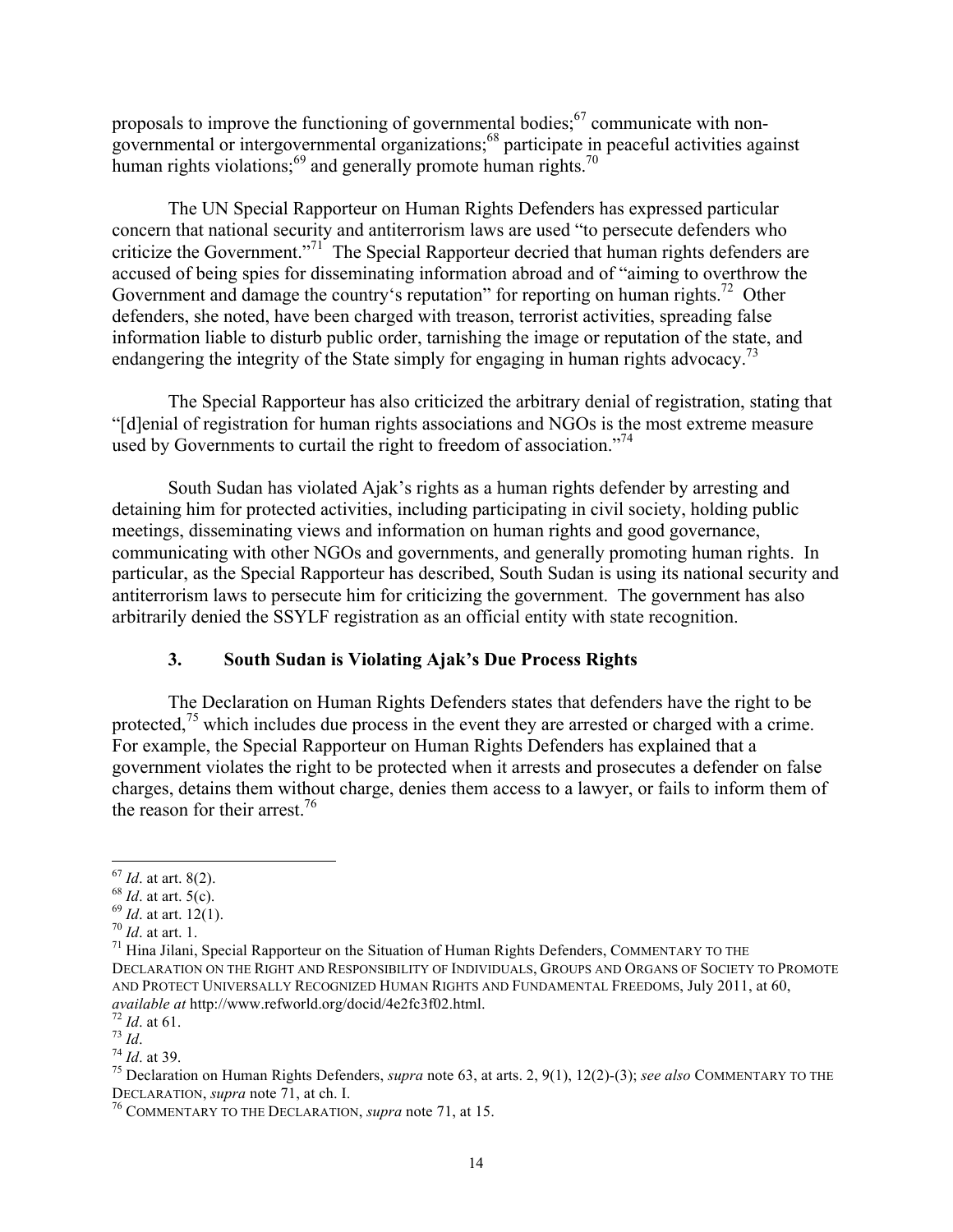South Sudan has violated Ajak's due process rights, and therefore, his right to be protected. While NSS officials showed Ajak a warrant at the time of his arrest, the warrant did not indicate the basis for his arrest, nor what crimes were being investigated. Neither did the authorities inform him of the reason for his arrest at the time of his arrest. This is a clear violation of international law.<sup>77</sup> In addition, Ajak has been held for six months without being brought before a judge and without being charged with a crime – both of these violate wellestablished international law.78 Finally, South Sudan has violated Ajak's rights by restricting visits from and communication with both his counsel and his wife.<sup>79</sup>

#### **4. South Sudan is Treating Ajak in a Cruel, Inhuman, or Degrading Manner**

Article 5 of the Universal Declaration of Human Rights provides that, "No one shall be subjected to torture or to cruel, inhuman or degrading treatment or punishment."<sup>80</sup> The United Nations Standard Minimum Rules for the Treatment of Prisoners (the Nelson Mandela Rules) further provide that prisoners must be provided "at the usual hours with food of nutritional value adequate for health and strength" and "should enjoy the same standards of health care that are available in the community." <sup>81</sup>

Since the armed protest at Blue House, detainees, including Ajak, have received restricted food – only one meal per day – and little access to medical care. According to information received by his wife, Ajak fell ill several weeks ago but was denied access to a doctor.

#### **INTERNATIONAL SUPPORT**

From the moment of Ajak's arrest, the international community has expressed its support for him and denounced his politically-motivated arrest and detention.

On July 30, 2018, Samantha Power, former US Ambassador to the United Nations, tweeted, "I've just learned that the security services in South Sudan have arrested Dr. Peter Biar

<sup>&</sup>lt;sup>77</sup> Body of Principles for the Protection of All Persons Under Any Form of Detention or Imprisonment, G.A. Res. 43/173, U.N. Doc. A/RES/43/173, *adopted* Dec. 9, 1988, at Principle 10 ("Anyone who is arrested shall be informed at the time of his arrest of the reason for his arrest . . . .") [hereinafter Body of Principles]. <sup>78</sup> *General Comment No. 35: Liberty and Security of Person*, U.N. Doc. CCPR/C/GC/35, U.N. HUMAN RIGHTS

COMMITTEE, Dec. 16, 2014, at ¶ 32 (explaining that anyone who is arrested "shall be brought promptly before a judge" and that this "requirement applies even before formal charges have been asserted, so long as the person is arrested or detained on suspicion of criminal activity") and *id*. at ¶ 38 (detention pending trial "shall be the exception rather than the rule" and "must be based on an individualized determination that it is reasonable and necessary"; this applies equally "prior to charging").

<sup>79</sup> Body of Principles, *supra* note 77, at Principles 15 ("[C]ommunication of the detained or imprisoned person with the outside world, and in particular his family or counsel, shall not be denied for more than a matter of days."), 19 ("A detained or imprisoned person shall have the right to be visited by and to correspond with, in particular, members of his family and shall be given adequate opportunity to communicate with the outside world . . . .").<br><sup>80</sup> Universal Declaration, *supra* note 48, at Art. 5.<br><sup>81</sup> United Nations Standard Minimum Rules for the Trea

<sup>70/175,</sup> U.N. Doc. A/RES/70/175, *adopted* Dec. 17, 2015, Annex at Rules 22(1), 24; *see also id.* at Rules 27(1) ("All prisons shall ensure prompt access to medical attention in urgent cases."), Rule 31 ("The physician or, where applicable, other qualified health-care professionals shall have daily access to all sick prisoners . . . .").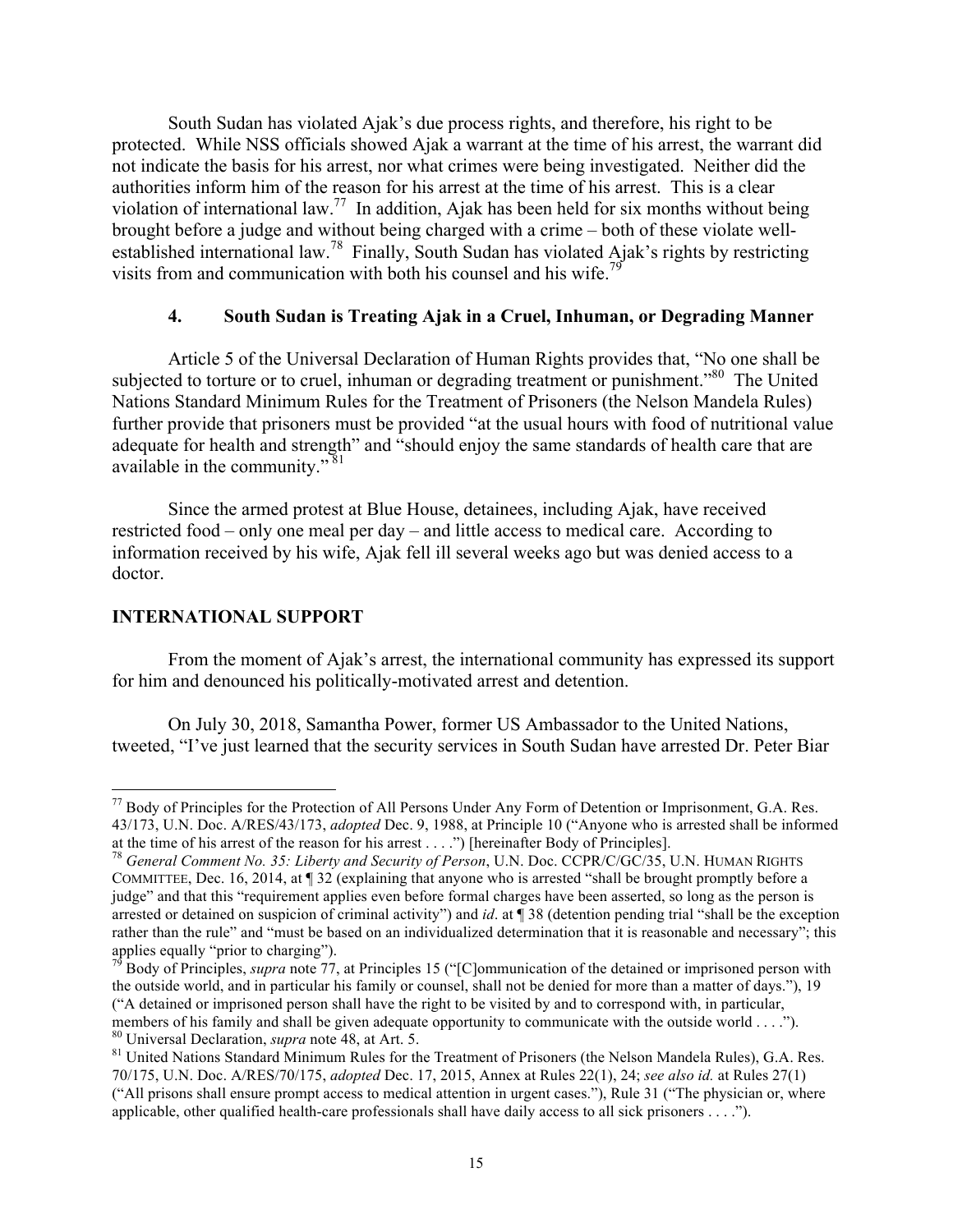Ajak, a former @Kennedy School student who's working tirelessly to promote peace in his native country. Arrest clearly politically motivated #FREEPETERBIAR"<sup>82</sup>

The next day, Amnesty International released an Urgent Action petition on Ajak, noting that "it is believed that his arrest is linked to the youth forum that he intended to hold in Aweil." $83$ 

On August 1, 2018, Senators Cory Booker of New Jersey and Chris Coons of Delaware released a joint statement: "We are deeply concerned about the reported detention of South Sudanese peace activist Peter Biar Ajak by South Sudan's National Security Service after his criticism of the direction of the South Sudanese peace process. We are also troubled by reports that President Salva Kiir personally ordered a crackdown on government critics . . . . We call on the Government of South Sudan to release Peter Ajak and other political prisoners immediately, and respect the rule of law and fundamental freedoms that are necessary pillars of peace in South Sudan. $^{7,84}$ 

That same day, Senator Bob Menendez of New Jersey tweeted in support of Ajak: "Peter Biar Ajak's detention without charge by the South Sudanese govt is part of a pattern of using security services to harass, intimidate  $\&$  detain critics. Freedom of expression  $\&$  personal liberty is guaranteed in their constitution - S. Sudan must release him."<sup>85</sup>

On August 3, a joint statement by the Heads of Mission in Juba of Canada, the European Union, France, Germany, the Netherlands, Norway, Sweden, the United Kingdom, and the United States called on South Sudan to "either release Peter Biar Ajak, or to bring charges against him in a timely manner in accordance with the rule of law and to grant him access to a lawyer," noting with concern a pattern of "harassment and intimidation of civic actors; restrictions on freedom of expression and association; and arbitrary detention in South Sudan."86

That same day, in a letter to Foreign Secretary Jeremy Hunt, five British MPs condemned Ajak's "arbitrary arrest" and called on the Foreign Secretary to "guarantee his release."87 In a tweet, the MPs insisted that, "The Government of #SouthSudan should be making efforts to open up space for civil society leaders like Peter, not arbitrarily arresting them without charge."<sup>88</sup>

On August 8, Senator Marco Rubio of Florida called for Ajak's immediate release: "South Sudanese activist and human rights defender, Peter Biar Ajak, remains arbitrarily

 <sup>82</sup> Tweet by Samantha Power (@SamanthaJPower), TWITTER, July 30, 2018, 11:22 am, *available at*  https://twitter.com/SamanthaJPower/status/1023997287079522306.

<sup>83</sup> *Urgent Action (Peter Biar Ajak),* AMNESTY INT'L, July 31, 2018, *available at* https://www.amnestyusa.org/wp-

<sup>&</sup>lt;sup>84</sup> Sens. Coons, Booker Statement on Peter Ajak, CHRISTOPHER COONS, Aug. 1, 2018, *available at* https://www.coons.senate.gov/newsroom/press-releases/sens-coons-booker-statement-on-peter-ajak. <sup>85</sup> Tweet by Bob Menendez (@SenatorMenendez), TWITTER, Aug. 1, 2018, 9:30 am, *available at* 

https://twitter.com/SenatorMenendez/status/1024696032448401414.

<sup>86</sup> *Joint Statement On The Detention Of Peter Biar Ajak*, GOV.UK, Aug. 3, 2018, *available at* www.gov.uk/government/news/joint-statement-on-the-detention-of-peter-biar-ajak.<br><sup>87</sup> The letter is available at https://twitter.com/APPGSudans/status/1025348227279794179.<br><sup>88</sup> Tweet by APPG Sudans (@APPGSudans), TWITTER, A

https://twitter.com/APPGSudans/status/1025348227279794179.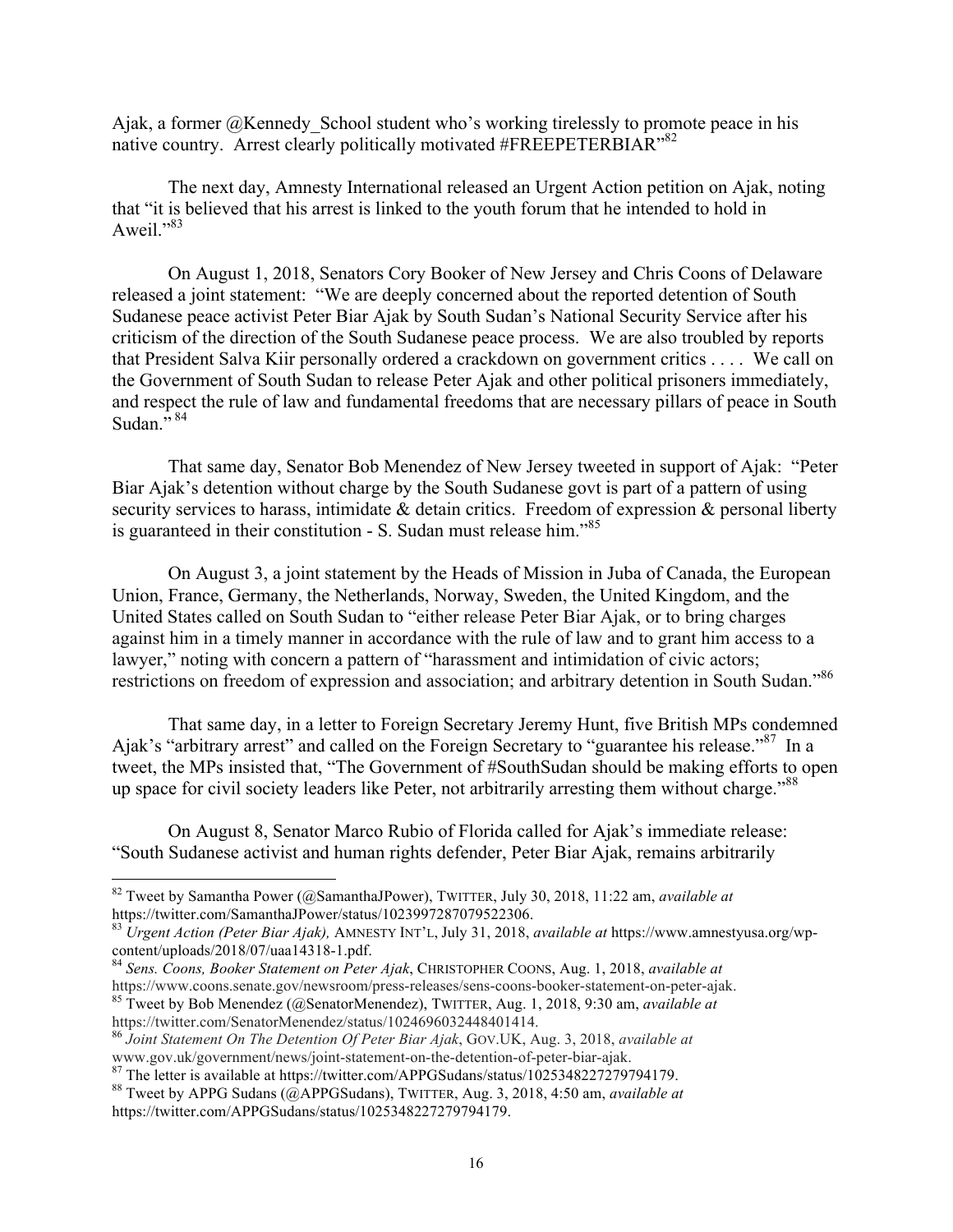detained by the South Sudanese government. I join the calls for his immediate release & for all charges to be dropped. #FreePeterBiar #ExpressionNOToppression"<sup>89</sup>

On August 9, 2018, Human Rights Watch demanded the South Sudanese National Security Service (NSS) "immediately and unconditionally release peace activist and academic Peter Biar Ajak or take him to court and charge him with a recognizable crime."<sup>90</sup>

On August 22, former Ambassador Samantha Power again tweeted about Ajak: "Disturbing news from Juba, where Peter Biar Ajak has reportedly been charged w/ treason. South Sudanese govt showing desperate desire to silence civil society leaders & suppress criticism of their destructive policies. #FreePeterBiar"<sup>91</sup>

On September 18, US Ambassador Jonathan Cohen, the Deputy Representative to the United Nations, raised Peter's case at a UN Security Council briefing, asking, "How can we explain ongoing detention of political prisoners, including Peter Biar Ajak?"<sup>92</sup>

On October 5, 2018, the UK's Ambassador to South Sudan raised Ajak's case with the South Sudan's Government.<sup>93</sup>

On November 16, 2018, Ambassador Jonathan Cohen, the US Deputy Permanent Representative to the United Nations, expressed concern that, "Many political prisoners remain in custody [in South Sudan] with no prospect of a free or fair trial or any hope of release, including Peter Biar Ajak, who was arbitrarily detained at the Juba airport in late July 2018."94

On January 23, 2019, Amnesty International issued a call for solidarity regarding Ajak, requesting people sign an online petition demanding his release.<sup>95</sup>

On January 25, 2019, Amnesty International provided an updated Urgent Action petition, noting that Ajak has been "arbitrarily detained for almost 6 months," "has yet to be brought before a court and charged," and "has also been denied access to his lawyers since 7 October

 <sup>89</sup> Tweet by Senator Rubio Press (@SenRubioPress), TWITTER, Aug. 8, 2018, 4:45 am, *available at* https://twitter.com/SenRubioPress/status/1027158773973037057.

<sup>90</sup> *South Sudan: Release Peace Activist,* HUMAN RIGHTS WATCH, Aug. 9, 2018, *available at*

<sup>&</sup>lt;sup>91</sup> Tweet by Samantha Power (@SamanthaJPower), TWITTER, Aug. 22, 2018, 8:35 am, *available at* https://twitter.com/SamanthaJPower/status/1032290234267054080.

<sup>&</sup>lt;sup>92</sup> Remarks at a UN Security Council Briefing on the UN Mission in South Sudan *(UNMISS)*, UNITED STATES MISSION TO THE UNITED NATIONS, Sept. 18, 2018, *available at* https://usun.state.gov/remarks/8618. <sup>93</sup> *Peter Ajak: Written Question – <sup>177286</sup>*, UK PARLIAMENT, Oct. 16, 2018, *available at* 

*https://www.parliament.uk/business/publications/written-questions-answers-statements/written-*

question/Commons/2018-10-09/177286.<br><sup>94</sup> *Remarks at a UN Security Council Briefing on Sudan and South Sudan*, UNITED STATES MISSION TO THE UNITED NATIONS, Nov. 16, 2018, *available at https://usun.state.gov/remarks/8764.* 

NATIONS, Nov. 16, 2018, *available at* https://usun.state.gov/remarks/8764. <sup>95</sup> IAR SOLIDARITY – PETER BIAR AJAK, AMNESTY INTERNATIONAL, Jan. 23, 2019, *available at* https://www.amnesty.org/download/Documents/AFR6597312019ENGLISH.pdf.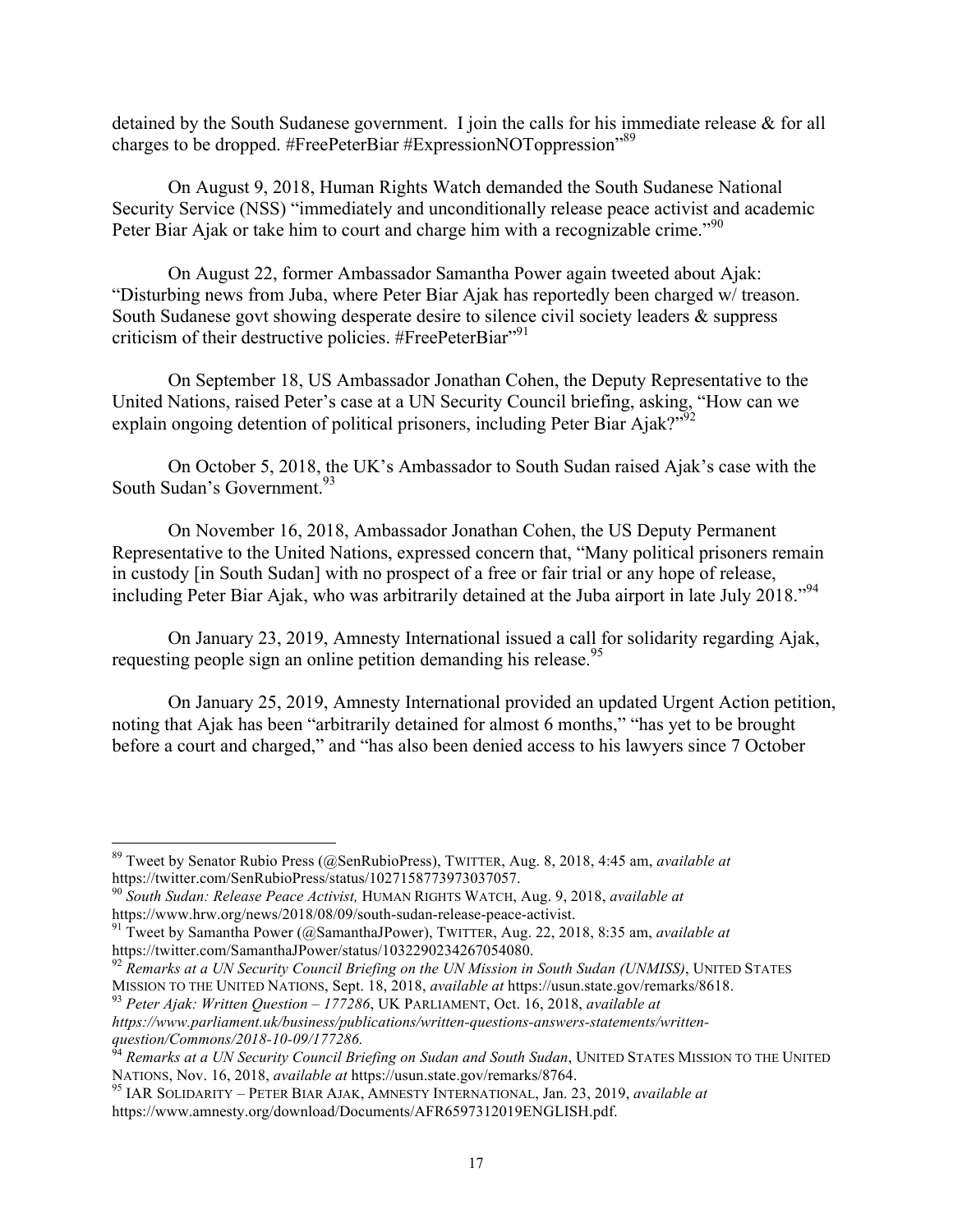2018."<sup>96</sup>

### **CONCLUSION**

Peter Biar Ajak is one of South Sudan's most dedicated human rights defenders. He has worked tirelessly to foster peace and inspire the youth to become actively involved in shaping the country's future. But instead of recognizing and supporting his efforts, the Government of South Sudan has arrested and detained him without charge. Because the Government is targeting him based on his expression and work as a human rights defender, we respectfully request, in accordance with your working methods, that you immediately send an urgent appeal to the Government of South Sudan imploring it to uphold its obligations under international law.

Sincerely,

Jared Genser Brian Tronic jgenser@perseus-strategies.com btronic@perseus-strategies.com

 <sup>96</sup> *Urgent Action Update: Activist Arbitrarily Detained for Almost 6 Months (South Sudan: UA 143.18)*, AMNESTY INT'L, Jan. 25, 2019, *available at* https://www.amnestyusa.org/urgent-actions/urgent-action-update-activistarbitrarily-detained-for-almost-6-months-south-sudan-ua-143-18/.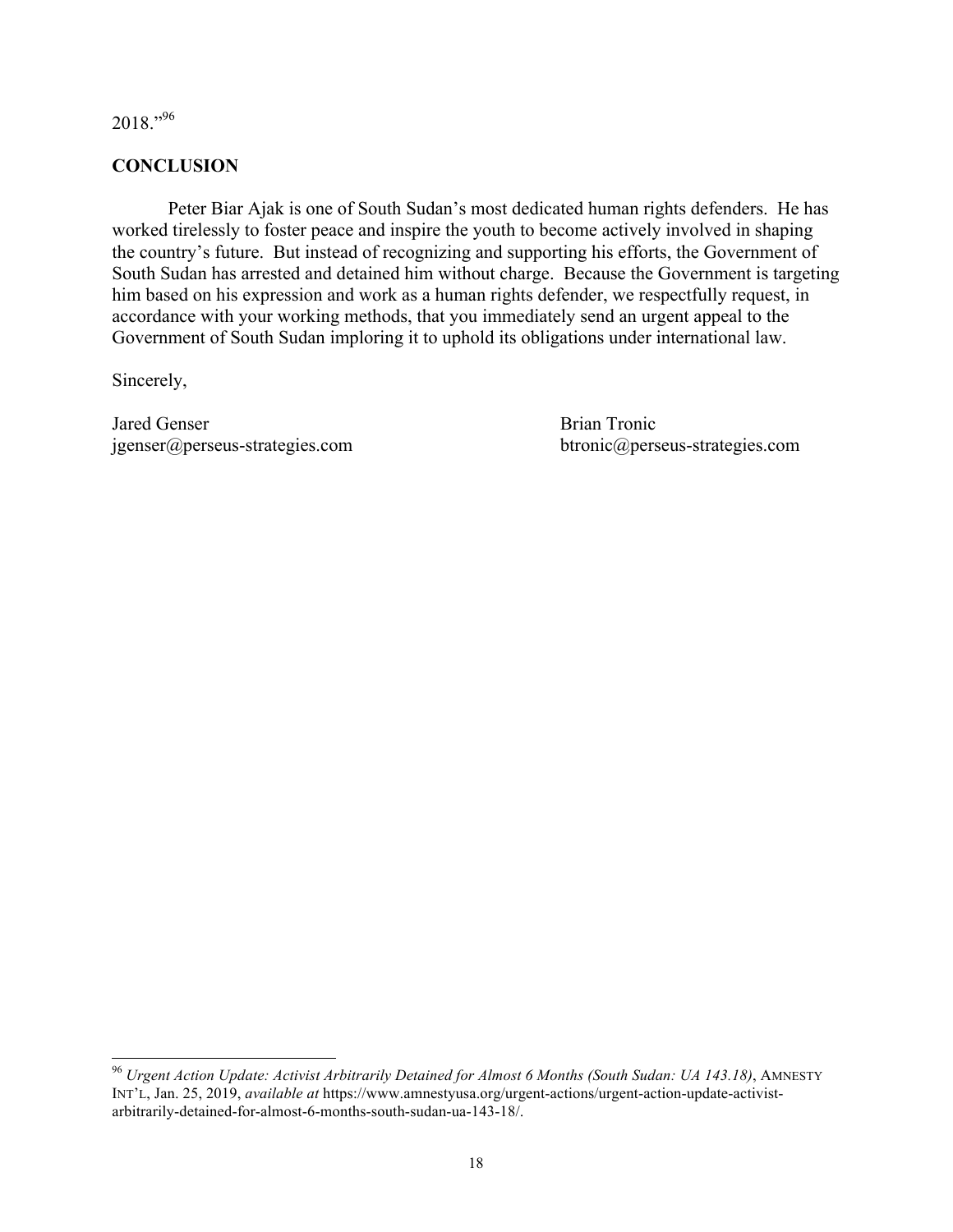## **APPENDIX**

A) July 31, 2018: Urgent Action (Peter Biar Ajak), Amnesty International.

UA: 143/18 Index: AFR 65/8853/2018 South Sudan Date: 31 July 2018

# **URGENT ACTION**

# DETAINED ACTIVIST DENIED ACCESS TO A LAWYER

**Peter Biar Ajak, a prominent South Sudanese academic and activist, was arrested by the National Security Service (NSS) at Juba International Airport on Saturday 28 July. He is being held at the NSS Headquarters in Juba. He has not been informed of the reason for his arrest and has thus far been denied access to a lawyer.**

**Peter Biar Ajak** is a Harvard educated South Sudanese academic, activist and chairperson of the South Sudan Young Leaders Forum. He was arrested by NSS agents at Juba International Airport on Saturday 28 July as he was preparing to travel to Aweil to attend a youth forum he had organised. Peter has been a vocal critic of the South Sudan government.

Upon his arrest, he was presented with an arrest warrant bearing a date that was at least one week old.

Even though his family has been allowed to visit him at the NSS headquarters in Juba, Amnesty is concerned he may be held in solitary confinement. He has been denied access to a lawyer. He is yet to be brought before a court and the reason for his arrest remains unclear. However, it is believed that his arrest is linked to the youth forum that he intended to hold in Aweil.

#### **1) TAKE ACTION**

#### **Write a letter, send an email, call, fax or tweet:**

- Calling on South Sudanese authorities to release Peter Biar Ajak or charge him with a recognizable criminal offence in accordance with international law and standards;
- **E** Calling on South Sudanese authorities to ensure that Peter Biar Ajak is not subjected to torture or other ill-treatment while in detention;
- Calling on them to ensure Peter Biar Ajak is granted regular access to his family, any healthcare he may require and a lawyer of his choice;
- Urging them to comply with their obligations under the International Covenant on Civil and Political Rights (ICCPR), particularly the obligations to respect, protect and fulfil the rights to freedom of association and expression.

#### **Contact these two officials by 11 September, 2018:**

President of the Republic of South Sudan Salva Kiir Mayardit Juba, South Sudan Twitter: @RepSouthSudan **Salutation: Your Excellency**

Ambassador Garang Diing Akuong, Embassy of the Republic of South Sudan 1015 31st Street NW, Suite 300 Washington, DC 20007 Phone: 202 293 7940 I Fax: 202 293 7941 Email: info@erssdc.org Contact form: http://www.southsudanembassyusa.org/contact/ **Salutation: Dear Ambassador**

#### **2) LET US KNOW YOU TOOK ACTION**

Click here to let us know if you took action on this case! *This is Urgent Action 143.18* Here's why it is so important to report your actions: we record the actions taken on each case—letters, emails, calls and tweets—and use that information in our advocacy.



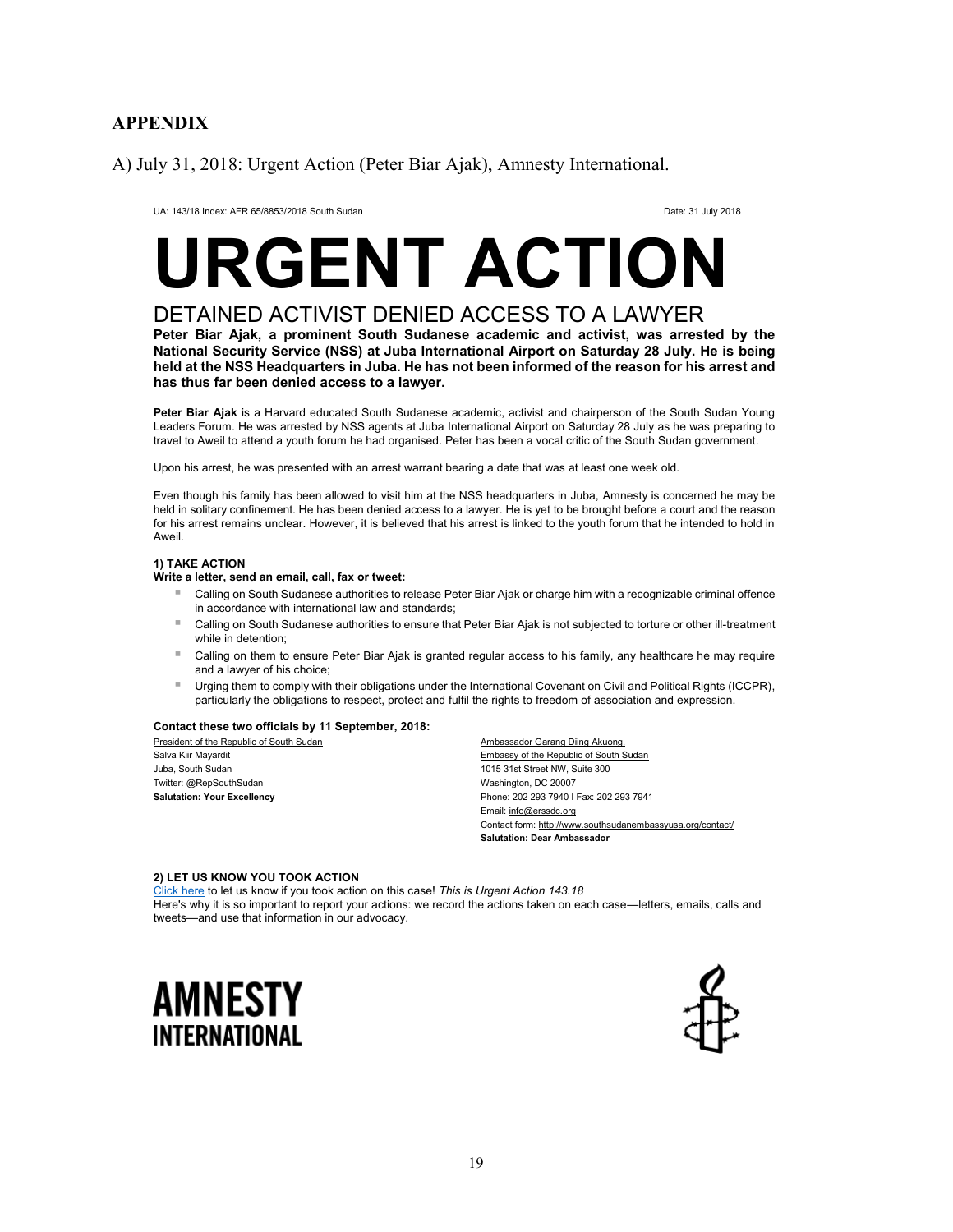B) Aug. 9, 2018: South Sudan: Release Peace Activist, Human Rights Watch.



August 9, 2018

# South Sudan: Release Peace Activist

Arbitrary Detentions Underscore Need for Reforms

(Nairobi) – The South Sudanese National Security Service (NSS) should immediately and unconditionally release peace activist and academic Peter Biar Ajak or take him to court and charge him with a recognizable crime. The authorities should also end the arbitrary detention of many others held by the security service, in violation of their rights.

"South Sudan's security agents have long harassed and arbitrarily detained people, apparently to silence independent voices," said Jehanne Henry, associate Africa director at Human Rights Watch. "South Sudan desperately needs public dialogue and greater respect for human rights, not more repression and violations."

Ajak's detention is part of a deeply troubling pattern of increasing government repression against its critics since December 2013, when a political dispute between President Salva Kiir Mayardit and his then Vice President Riek Machar led to armed conflict. This latest arrest underlines the need for major reforms to the security service.

Security officials arrested Ajak, a doctoral candidate at the University of Cambridge, on July 28, 2018, at Juba International Airport. Ajak was waiting to board a flight to Aweil County to attend Martyr Day celebrations organized by the Red Army Foundation, a national veterans' organization. Security officials are holding him in a solitary cell at the NSS Headquarters in Juba, known as the Blue House. They have allowed him family visits, but he is yet to be given access to legal counsel.

The grounds for Ajak's arrest are not known. He has been a vocal critic of government policies and founded a youth group, the South Sudan Young Leaders Forum, which engages in peace, reconciliation, and state-building activities. On August 2, the security service director established a three-member committee to investigate Ajak's social media activities, political commentary, and the youth group's activities, informed sources told Human Rights Watch.

Human Rights Watch has documented widespread harassment and unlawful detention of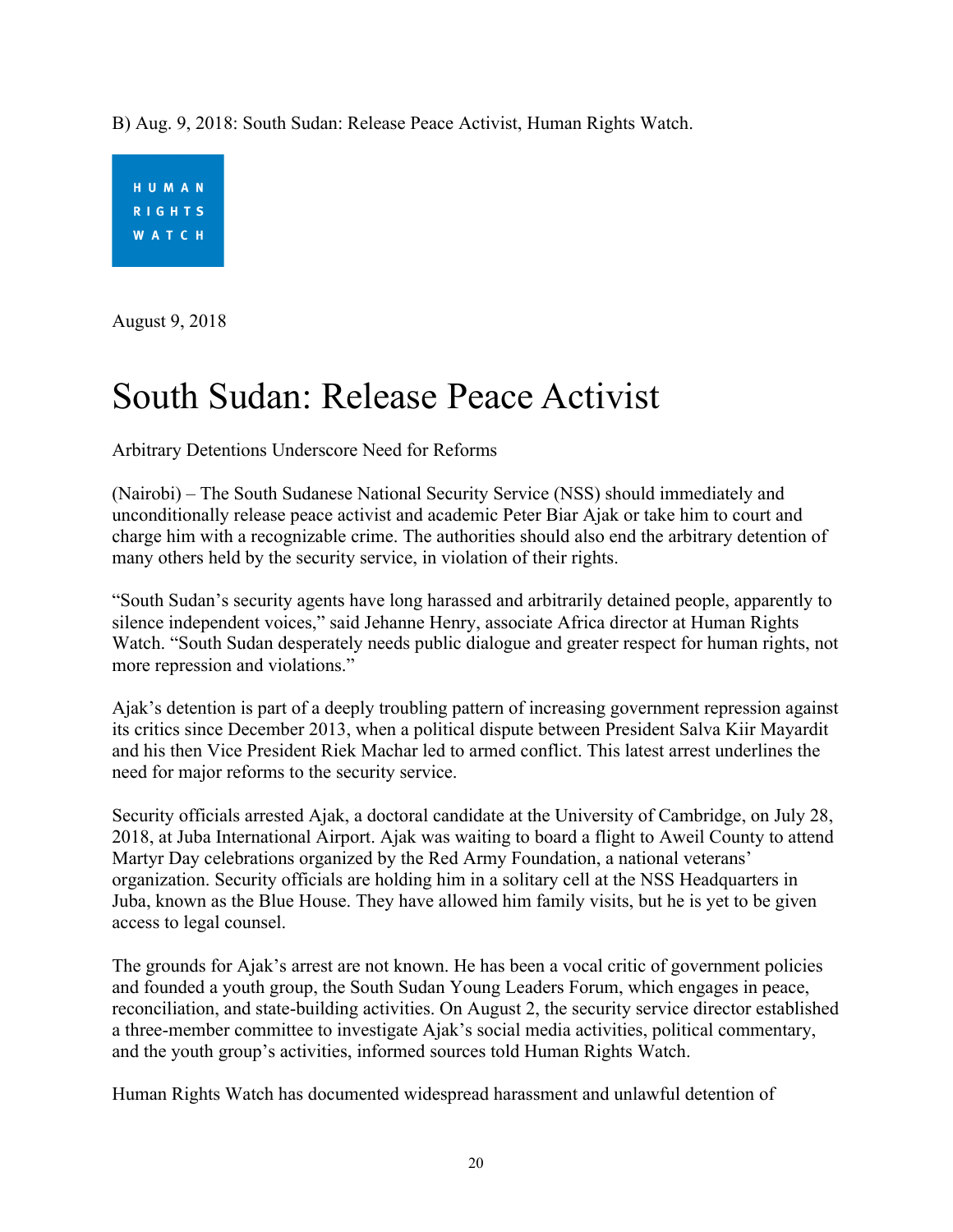journalists, activists, and members of political opposition groups over the past four and a half years, creating an atmosphere of fear and self-censorship. Most of those detained have been held without charge, and often denied access to their families or lawyers.

Many of those released have reported harsh conditions of detention and abuse, including: beatings and torture, and a lack of adequate food, water, and medical care. One journalist released in January, after nine months in detention on the condition of quitting journalism, told Human Rights Watch that security officials routinely abused him, including beating and kicking him, putting him in stress positions, and putting gasoline in his eyes: "There was no air in my cell, it was difficult to breathe, they refused me to take a bath and put me in a room officers used to urinate in."

Even after his release, he still feels unsafe. "They told me I was still under surveillance… I live in fear, I restrict my movement. My children who are far from me, I cannot see, I fear being kidnapped and killed. I don't know what to do."

Another journalist, Joseph Afandi, arrested in December 2015, was held for two and a half months, allegedly in connection with an article he wrote for the newspaper El Tabeer criticizing the ruling Sudan People's Liberation Movement. He was beaten and otherwise abused in detention.

Another journalist who worked for the United Nations radio Miraya, George Livio, was arrested in Wau on August 22, 2014, and then detained at the Blue House. He was released on May 26, 2017, after two and a half years in detention without charge.

The security service has also been implicated in enforced disappearances. Dong Samuel Luak, a human rights lawyer and a vocal critic of the government, and Aggrey Idri, a member of the political opposition, were abducted in Nairobi, Kenya on January 23 and 24, 2017, respectively. Witnesses told Human Rights Watch they saw the men at the NSS headquarters in Juba on January 27, 2017, before they were moved to a different location. Their current whereabouts and situation remain unknown. Kenyan and South Sudanese authorities have denied holding them.

Two UN national staff members were also forcibly disappeared. National security agents arrested them in 2014, and they were last seen at the Riverside detention facility in January 2016.

In May 2017, Salva Kiir announced that he would release all political prisoners, but human rights monitors report that dozens of people remain detained without charge in the NSS headquarters and other detention sites in Juba.

Authorities should release all unlawfully held detainees and uphold all detainees' basic due process protections such as for access to a lawyer and family visits. The government should also initiate prompt, effective and impartial investigations into the security agency's detention practices and revise elements of the NSS Act that violate human rights, Human Rights Watch said.

The Act, which came into force in March 2015, grants the agency sweeping powers of search,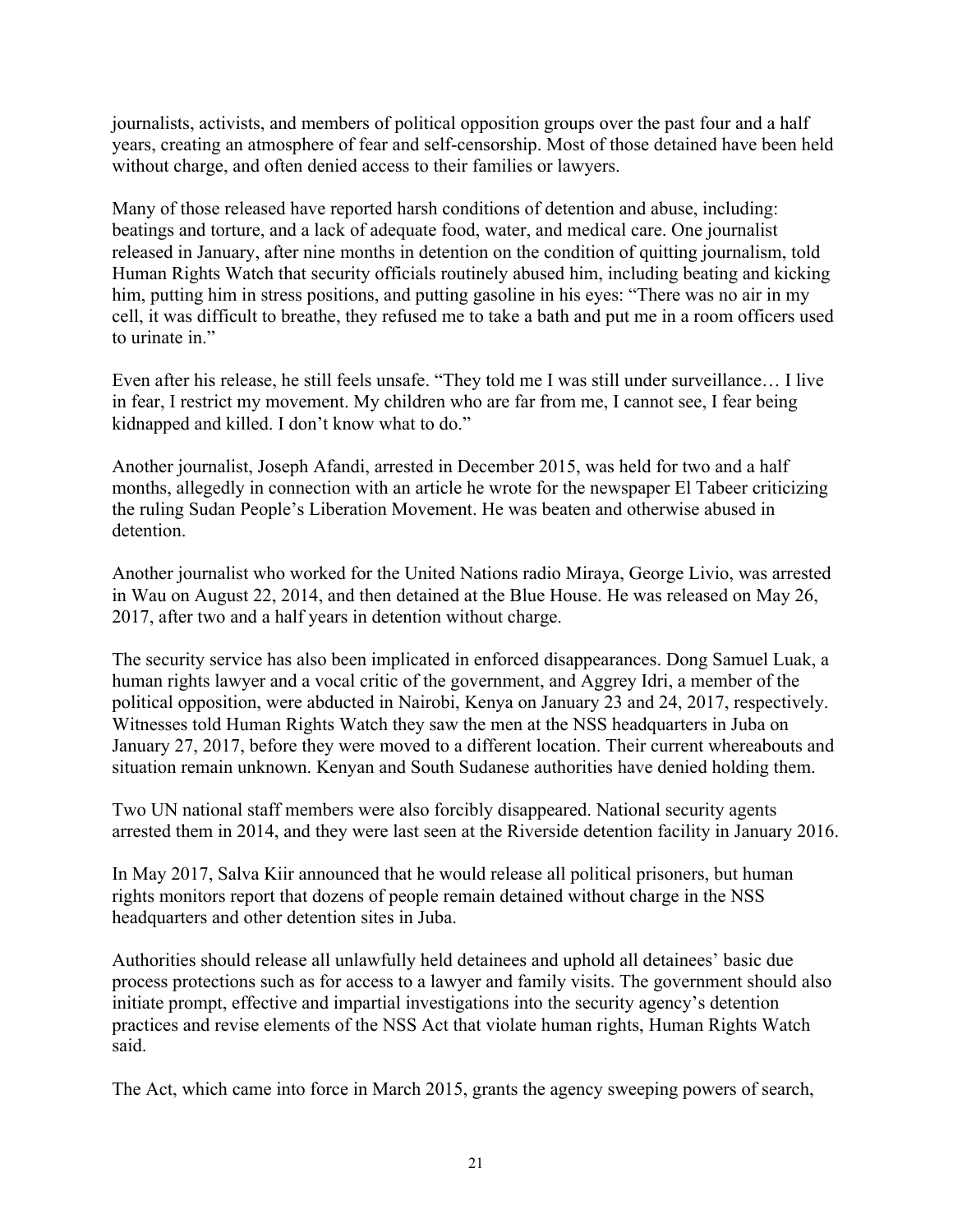seizure, arrest, and detention. It does not guarantee those deprived of liberty the right to counsel or to be tried within a reasonable period of time, or specify that detainees may only be held in official places of detention. The law also does not explicitly prohibit ill treatment and torture or proscribe the use of force by its officials.

The 2015 peace agreement, the Agreement on Resolution of Conflict in South Sudan, requires revision of the National Security Service Act by a National Constitution Amendment Committee. The committee started drafting amendments in November 2017 but has yet to finalize this process.

"South Sudanese authorities should release everyone being held arbitrarily and change the way the national security agency operates," Henry said. "National Security officials should be subject to the same oversight as all security forces and held accountable for their abuses.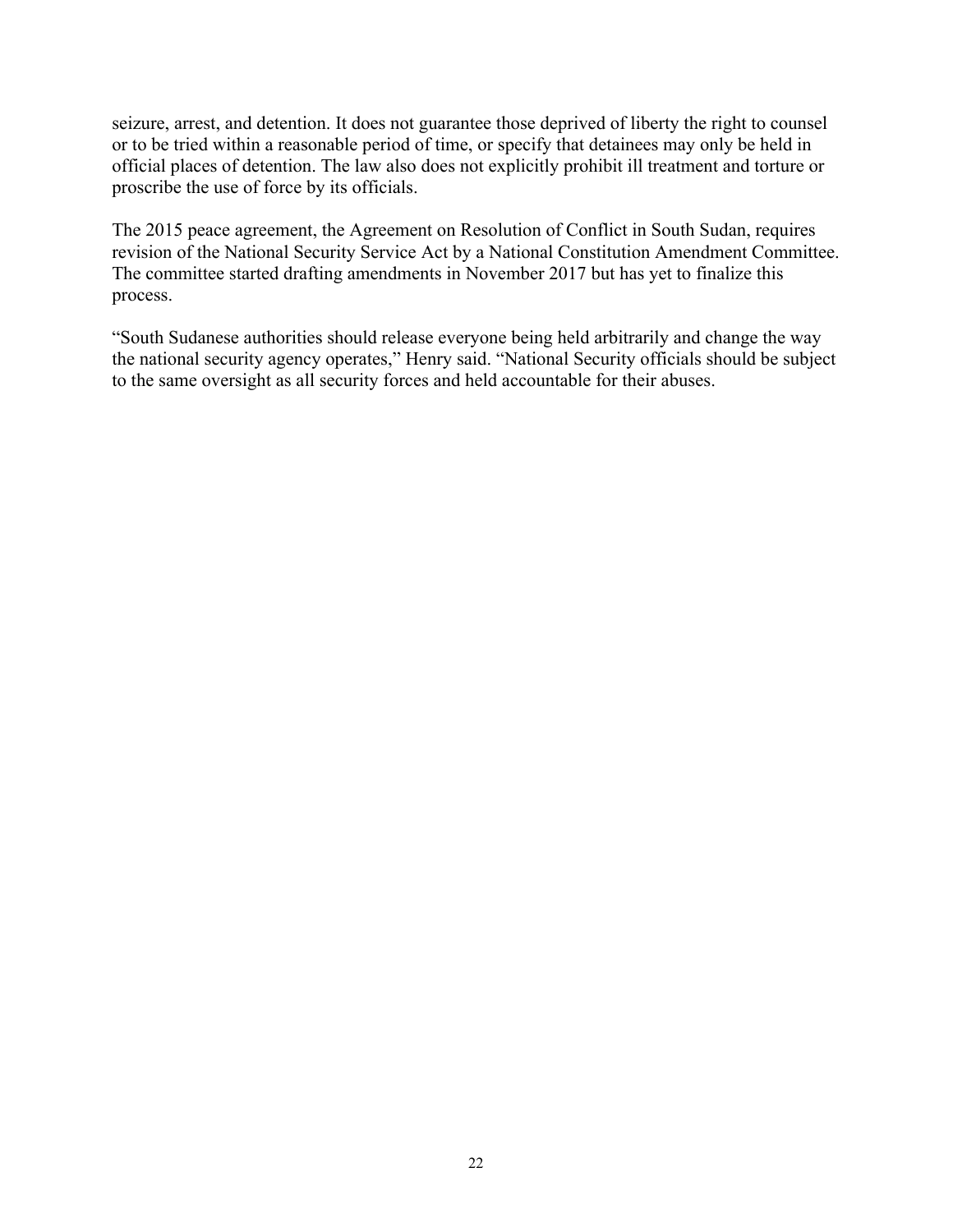C) Aug. 10, 2018: Jeff Gammage, International Rights Activist Jailed in South Sudan Got His Start in Philadelphia, The Inquirer.



August 10, 2018

# **International rights activist jailed in South Sudan got his start in Philadelphia**

By Jeff Gammage

Peter Biar Ajak was 16 when he stepped off a plane in Philadelphia in January 2001, one of 40,000 "Lost Boys" left homeless by the violence and brutality of civil war in Sudan.

Everything he owned he held in his hands: a manila envelope containing a chest X-ray that proved he did not carry tuberculosis and a sheaf of immigration papers declaring him a refugee who was permitted to live and work in the United States.

His shoes were so ragged, said Dale Long, the resettlement volunteer who met Ajak at the airport, that their first stop was Wal-Mart to buy the teen a new pair of sneakers, size 13.

Today Ajak, 34, has been transformed, dressing in dark, bespoke suits, a sophisticated international economist and activist — and, since July 28, the focus of worldwide demands for his freedom from a notorious South Sudan prison. A critic of his country's repressive regime, Ajak was arrested by national security forces as he boarded a plane in Juba, the capital, to attend a youth conference.

He is being held without charges and may be in solitary confinement, according to human-rights groups.

Friends, colleagues and Western government officials fear for a man who ranks among the foremost scholars and speakers on South Sudan, educated at Harvard and Cambridge Universities, traveling the globe from his home in neighboring Kenya to confer with presidents and diplomats. A month before his arrest, Ajak was in Belgium to receive a New Leader for Tomorrow award from the Crans Montana Forum, a Swiss organization that promotes high-level dialogues.

But before he earned a world-class education, before he joined the World Bank as an East Africa expert, before his views and insights were sought by CNN, the BBC and the New York Times, Philadelphia was his home and launching pad, the place that nurtured his persona and helped shape his thinking.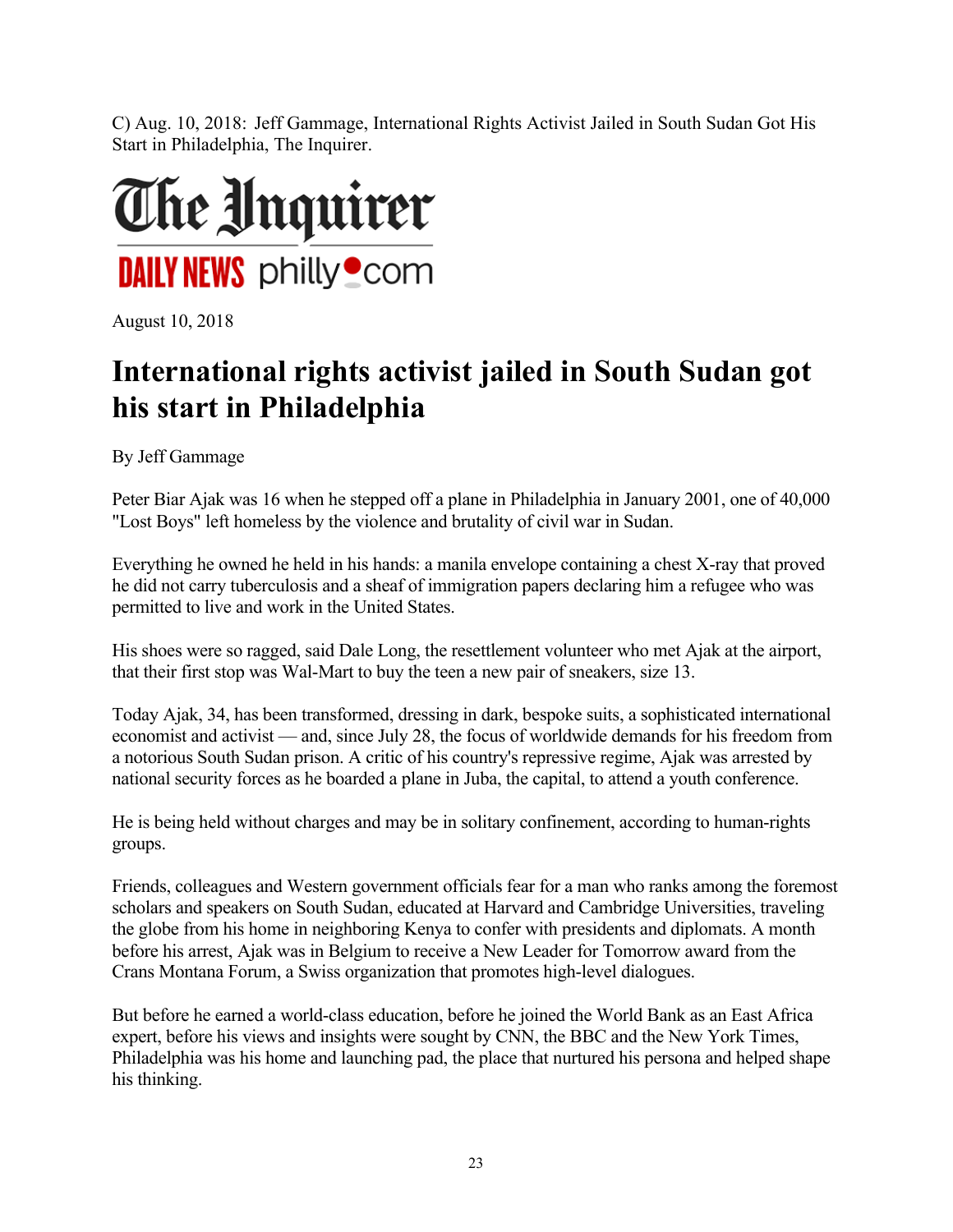In a rowhouse in South Philadelphia, at Central High School and La Salle University, friends said, Ajak's charisma blossomed, his ideas expanded, and his Christian faith deepened. Here he turned toward a new future for himself and South Sudan.

"Peter is not some naive idealist," said Christopher Schwartz, a La Salle classmate who is now a journalist working in Central Asia. "He's a man deeply and spiritually committed to the betterment of humanity, and is determined to contribute to that betterment by developing his homeland, at great personal risk."

In the early 2000s, the U.S. agreed to accept and resettle about 4,000 Lost Boys, the nickname for the legions displaced or orphaned during what became known as the Second Sudanese Civil War.

Ajak's hometown had disappeared in flames as he and others in the Christian south fled the Khartoum-based government of the Muslim north. He trekked hundreds of miles by foot, from Sudan to Ethiopia in 1989, then back through Sudan to Kenya in 1992.

After coming to Philadelphia, he described his years of terror, running and wandering this way: People died. All around him, all the time. They died from chicken pox, measles, malaria, cholera, dysentery, and typhoid. They died from starvation. They died when weakness made them prey for lions and leopards. They died when warring tribes or political factions came in the night and shot everyone they could find.

Official accounts estimate that two million died between 1985 and 2005. Ajak was living in a refugee camp in Kenya when he was among the boys chosen by the United Nations High Commissioner for Refugees and the U.S. government to come to America.

Resettlement services assigned Ajak and two other youths to live with Long at his Sixth and Kimball Streets home, not far from the Italian Market.

"You wouldn't believe how bright this kid was," Long said. "Early on, I knew this is a guy with a future."

Ajak enrolled at Furness High School — and hated it. He couldn't believe how students disrespected the teachers, interrupting in class and throwing things in the halls. There was something else, too: He was ridiculed by his classmates, wounding him deeply.

The Dinka people, who with the Nuer comprise Sudan's two largest ethnic groups, can be extremely tall. The late 76ers center Manute Bol, who stood 7-foot-7, was Dinka. Ajak loomed over other students at 6-foot-5, and they mocked him for it, and for his uncertainty over American ways.

"Go back to Africa," kids taunted him.

Mary Yee, the veteran Chinatown activist, knew Ajak through the Newcomer Center she helped run in South Philadelphia. She approached Central High School president Sheldon Pavel, who agreed to admit Ajak. The youth tore into a broad menu of studies, from Greek theater to algebra to Chaucer to Plato.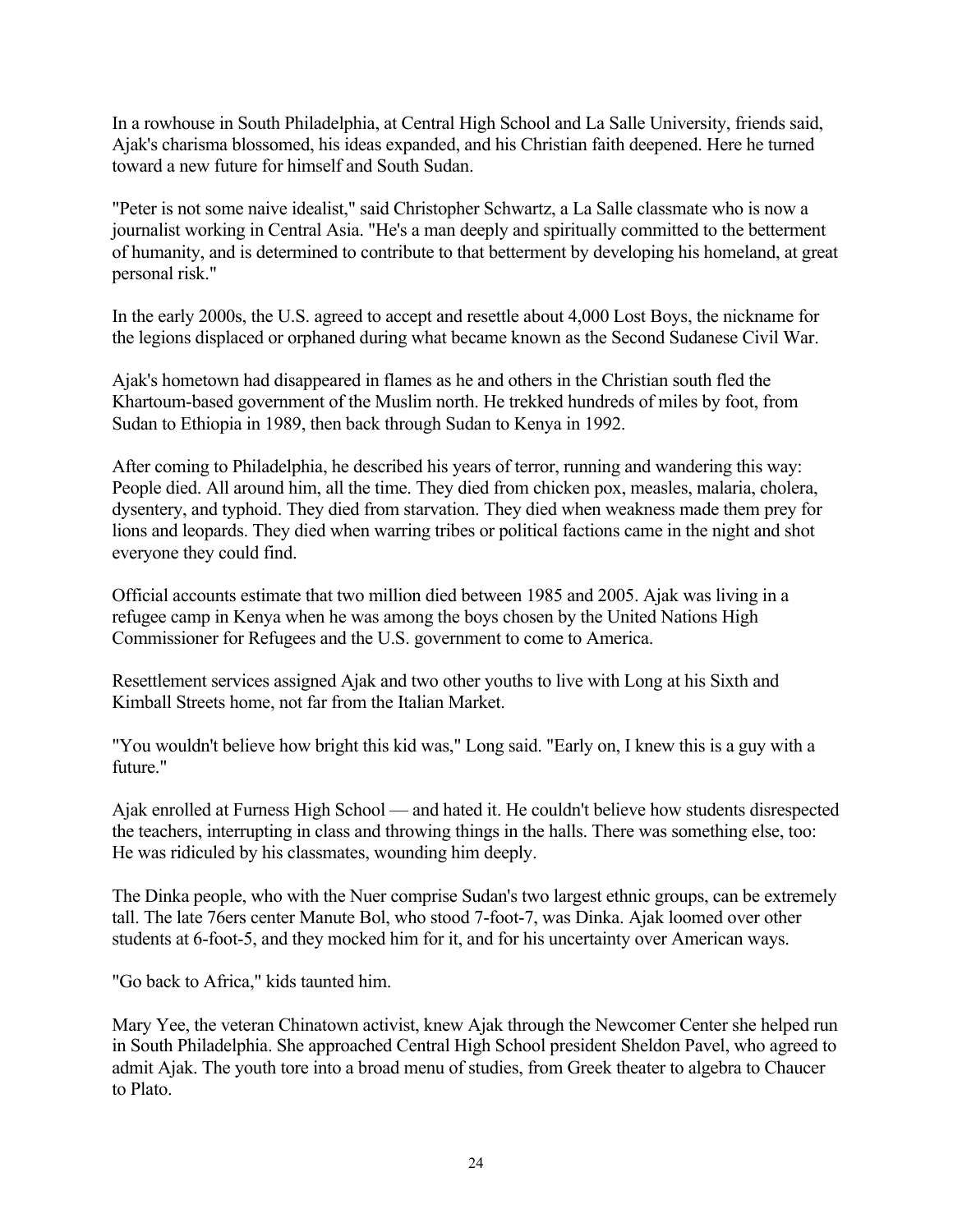"Peter was a very bright young man, a very athletic young man, and we all thought he would, in fact, be heard from in a very positive way," said Pavel, who is now retired.

Ajak graduated from Central as an honor-roll student in 2003.

La Salle was easier, at least socially. Ajak found a group of friends, all brainy and philosophical, all focused on rising in academia, business and politics. His charm shone.

"He could really get along with anybody," said classmate Anthony Delcollo, now a Delaware state senator.

La Salle encouraged students to embrace the school nickname, Explorers. Ajak exemplified it, Delcollo said, signing up for outside seminars and programs and becoming involved in campus political and economic associations.

He didn't talk much about his time as a Lost Boy. Ajak was unusually lucky in that his parents also survived, but his suffering was enormous.

"I think he was still processing his feelings," classmate Schwartz said. "But even then, he seemed to have already resolved that what happened to him was transformative and demanded a clear moral perspective on the world."

Ajak excelled at La Salle and in 2007 donned cap and gown to proudly accept his bachelor's degree in economics and international studies.

"There are all kinds of opportunities here to change your life," he told the Inquirer at the time. "Some of my friends look at it as a matter of chance, but I thank God, because there was a 99 percent chance that I would never have been here."

As he grew, he faced internal struggles. Ajak hailed from a prominent southern Sudanese family, and while the civil war had disrupted some hierarchies of class and religion, expectations remained.

Ajak labored to envision a path, friends said, where he could help build his homeland without descending into its ruthless politics. He found that route in activism, in working to better the lives of all South Sudanese, they said.

In 2009, Ajak earned a master's in international relations at Harvard. As he prepared to pursue a doctorate at Cambridge University in England, he was telling people he would return to the land he had fled.

Two years later, the civil war ended in what looked like success, producing an independent South Sudan, population 13 million. But new violence broke out in 2013. And famine followed.

Today, hopes for development and stability have vanished as the government "unleashed a kind of terror on our own citizens which would shock the likes of Idi Amin," former vice presidential press